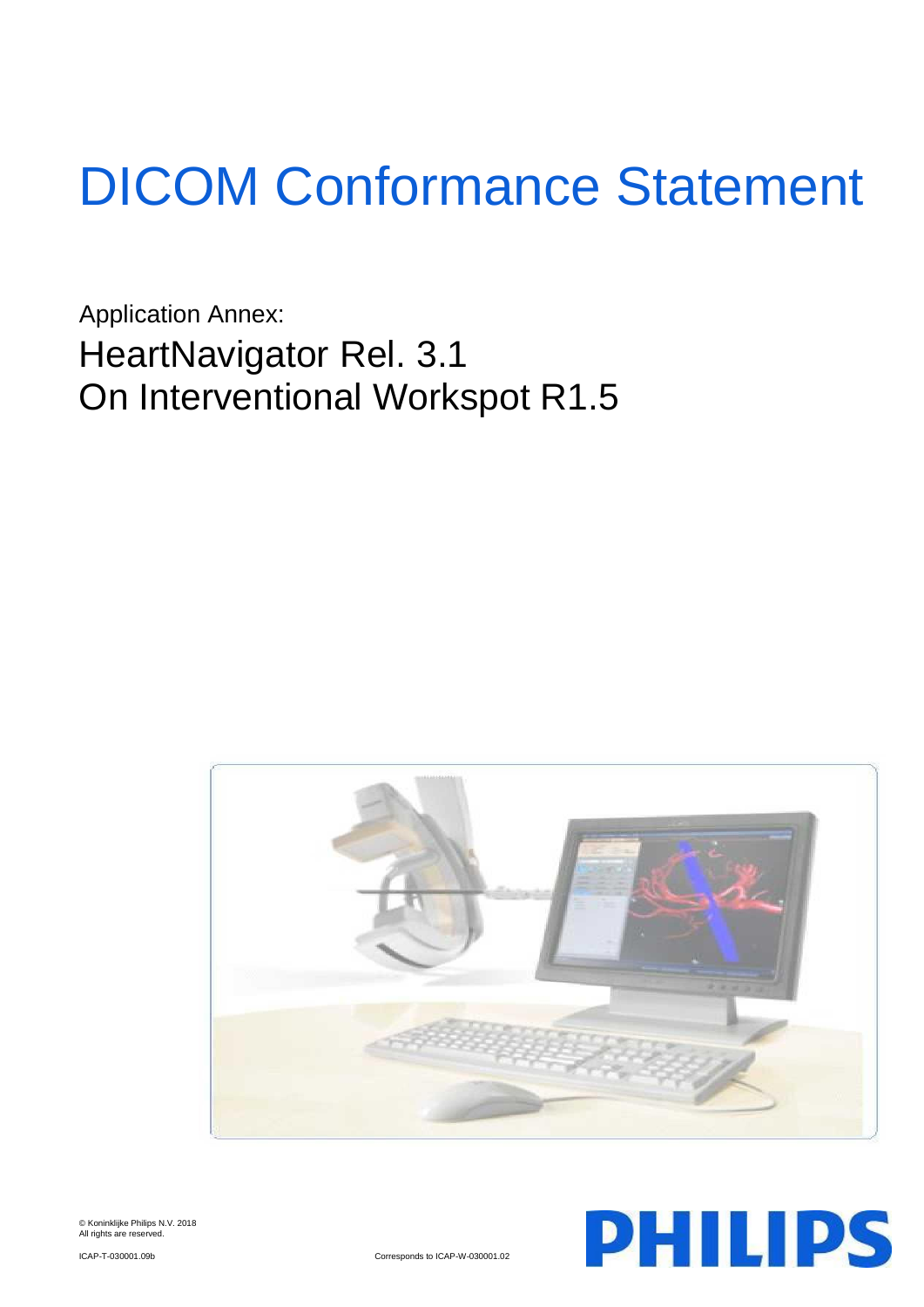**Issued by:** Philips Medical Systems Nederland BV, a Philips Healthcare company,

P.O. Box 10.000 5680 DA Best The Netherlands

Internet[: www.philips.com/dicom](http://www.philips.com/dicom)

Document Number: ICAP-PF.0034862 Date: 19-Sep-2018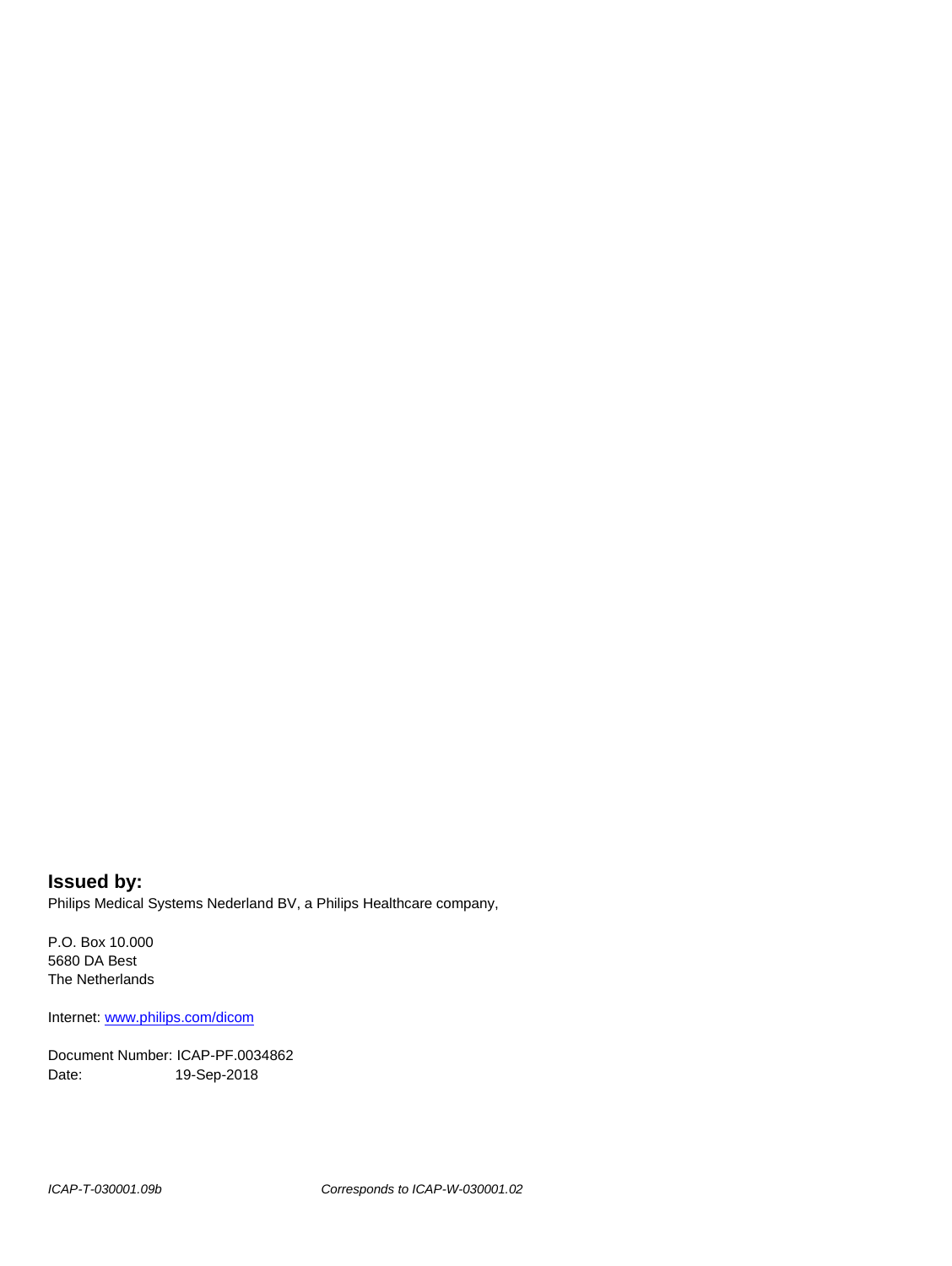# **Table of Contents**

| $\overline{1}$ . |  |
|------------------|--|
| 1.1.             |  |
| 1.2.             |  |
| 2.               |  |
| 2.1.             |  |
|                  |  |
| 2.1.2.           |  |
| 2.1.2.1          |  |
| 2.1.2.2          |  |
| 2.1.2.3          |  |
| 2.1.2.4          |  |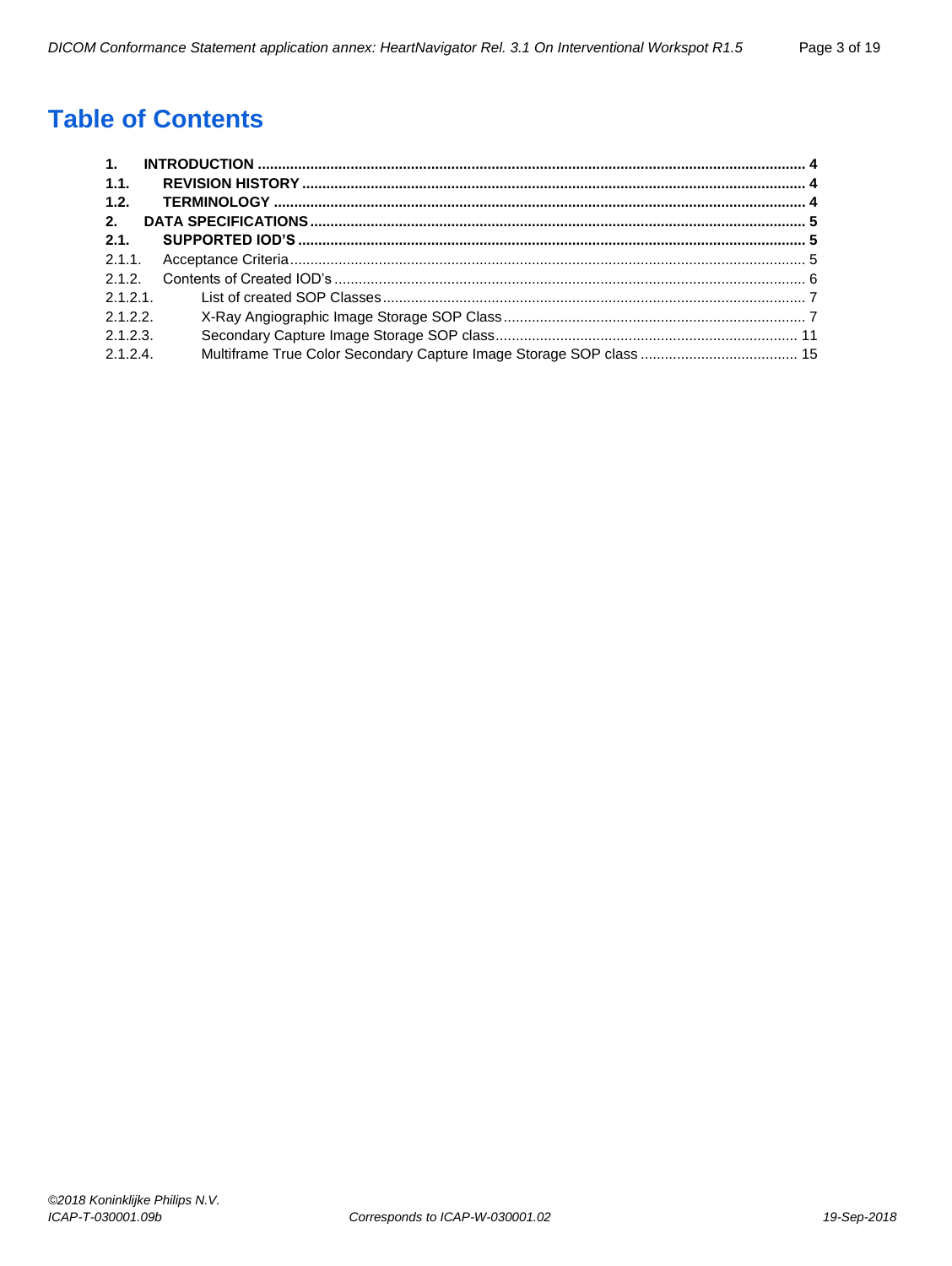<span id="page-3-0"></span>This DICOM Conformance Statement annex is applicable to HeartNavigator Rel. 3.1 hosted on Interventional Workspot, later referred to as HeartNavigator Application. HeartNavigator Application is a tool to assist cardiac surgeons and interventional cardiologist with the treatment of structural heart diseases using minimal invasive interventional techniques. It enables the use of previously acquired DICOM cardiac CT data of the patient in conjunction with the X-ray image data from the Philips Interventional X-ray system to perform the procedure.

In the procedure planning phase, the HeartNavigator Application provides the user with the means to:

- Identify and visualize relevant anatomical structures in the CT data.
- Plan and create an overview of optimal X-ray projection angles for use during the procedure.
- Evaluate the placement of the device.
- Create snapshots of the viewing area of the HeartNavigator Application for later use (e.g, reporting).

During the procedure, the HeartNavigator Application provides the user with the means to:

- Visualize the relevant anatomical structures in the CT data.
- Recall the planned X-ray projection angles on the Philips Interventional X-ray system.
- See the 3D visualization of the CT data overlaid with the live X-ray images from the Philips Interventional X-ray system.
- Create snapshots and movies of the viewing area of the HeartNavigator Application for later use (e.g, reporting)

HeartNavigator Rel. 3.1 includes the following workflows:

- TAVI (Transcatheter Aortic Valve Implementation)
- SHD (Structural Heart Disease)

The DICOM implementation described in this document is applicable for TAVI and SHD.

# <span id="page-3-1"></span>**1.1. Revision History**

The revision history below provides dates and differences among individual document versions.

#### **Table 1: Revision History**

| <b>Document Version</b> | Date of Issue | <b>Status</b> | <b>Description</b>                                                       |
|-------------------------|---------------|---------------|--------------------------------------------------------------------------|
| 00                      | 19-Sep-2018   | Authorized    | Final Version for HeartNavigator Rel 3.1 on Interventional Workspot R1.5 |

# <span id="page-3-2"></span>**1.2. Terminology**

| <b>DICOM</b> | Digital Imaging and Communications in Medicine |
|--------------|------------------------------------------------|
| IOD          | Information Object Definition                  |
| UID          | Unique Identifier                              |
| VR.          | <b>Value Representation</b>                    |
| TAVI         | Transcatheter Aortic Valve Implementation      |
| TAVR         | Transcatheter Aortic Valve Replacement         |
| SHD          | <b>Structural Heart Disease</b>                |
| IW           | Interventional Workspot                        |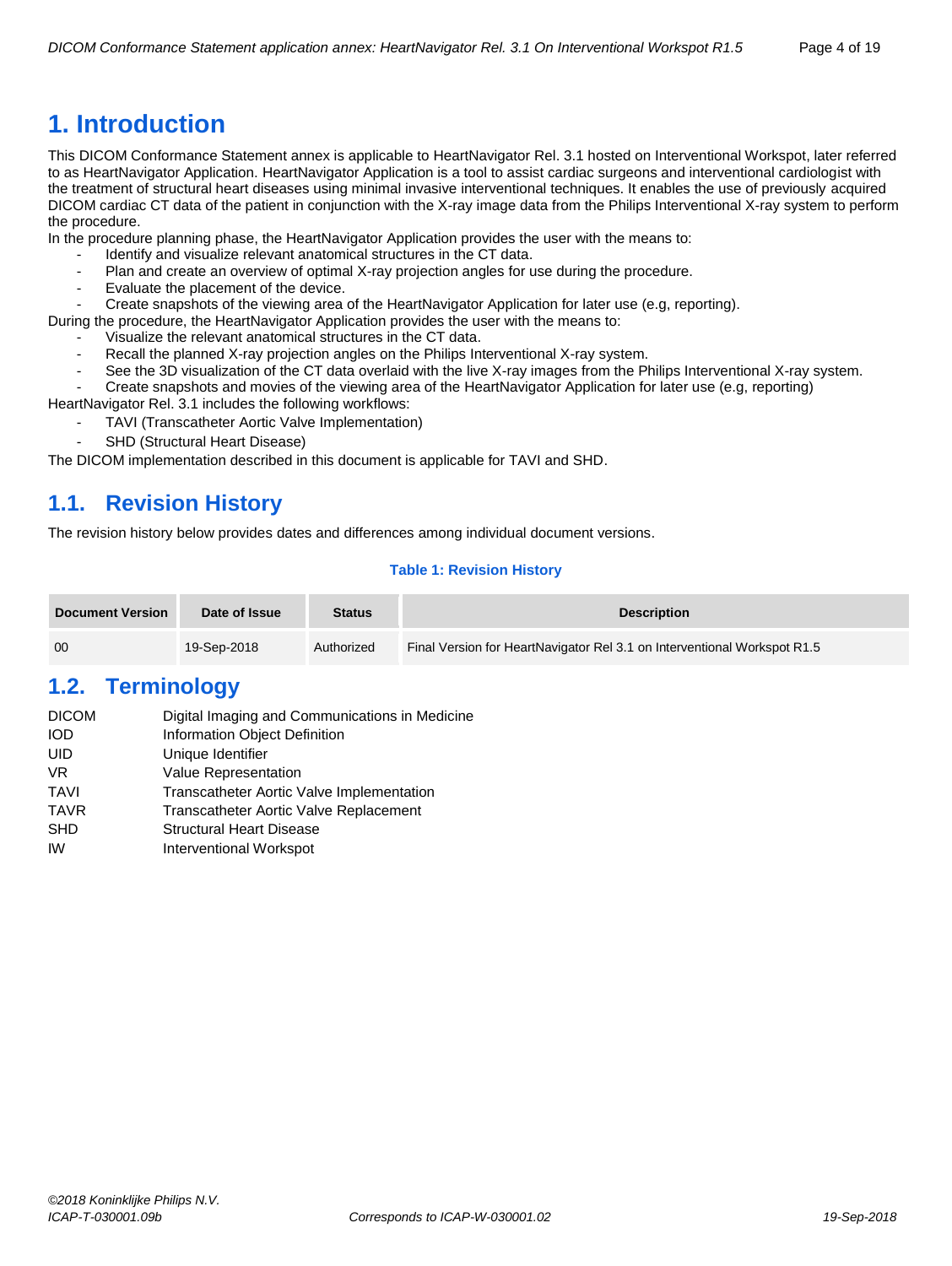# <span id="page-4-0"></span>**2. Data Specifications**

# <span id="page-4-1"></span>**2.1. Supported IOD's**

This section specifies each IOD accepted and / or created by HeartNavigator Application.

- ACCEPTED The applicable IOD is accepted for storage in the repository of the hosting platform and supported for import in HeartNavigator Application for viewing and analysis.
- CREATED The HeartNavigator Application supports generation of derived data by using the applicable IOD and is able to store this data in the repository of the hosting platform.

#### **Table 2: Supported IOD's**

| <b>IOD</b>                                                      | <b>Support</b>               |                 |                |
|-----------------------------------------------------------------|------------------------------|-----------------|----------------|
| <b>Name</b>                                                     | <b>UID</b>                   | <b>ACCEPTED</b> | <b>CREATED</b> |
| X-Ray Angiographic Image Storage SOP Class                      | 1.2.840.10008.5.1.4.1.1.12.1 | Yes*            | Yes            |
| CT Image Storage SOP Class                                      | 1.2.840.10008.5.1.4.1.1.2    | Yes             | <b>No</b>      |
| Secondary Capture Image Storage SOP Class                       | 1.2.840.10008.5.1.4.1.1.7    | $Yes***$        | Yes**          |
| Multiframe True Color Secondary Capture Image Storage SOP Class | 1.2.840.10008.5.1.4.1.1.7.4  | No              | Yes            |

*\* Note: HeartNavigator only accepts XA runs that were received via Real Time Link connection during the Registration and Live tasks from the Philips Interventional X-Ray systems. Only these XA runs can be recalled when the study is imported again in the HeartNavigator TAVI and SHD workflows.*

*\*\* Note: The following Secondary Capture Images can be created in the HeartNavigator applications:*

- *DICOM snapshots containing a screencapture of the Segmentation, Measurement, Planning, Registration or Live worksteps*
- *Report of the Measurement and Planning worksteps*
- *Session object with results of the several HeartNavigator worksteps (automatically created when the HeartNavigator application is closed.*

\*\*\* *Only the Secondary Capture objects containing the HeartNavigator sessions information can be used as input. (DICOM snapshots and the measurement/planning report cannot be used as input)*

## <span id="page-4-2"></span>**2.1.1. Acceptance Criteria**

This section specifies the acceptance criteria applied by HeartNavigator Application to which a dataset should adhere before it can be imported into the application. This can be criteria on the highest level (e.g. data from a certain manufacturer or system model) or certain DICOM attributes mandatory to be present into the dataset holding a specific value. In case one or more Philips private attributes are required, then a list of supported Philips system models will be mentioned.

| <b>Manufacturer</b>     | <b>Modality</b> | <b>System Model Name(s)</b>                     |
|-------------------------|-----------------|-------------------------------------------------|
| Philips                 | <b>CT</b>       | <b>Brilliance scanners</b>                      |
|                         | <b>CT</b>       | <b>iCT</b> scanners                             |
|                         | <b>CT</b>       | Ingenuity scanners                              |
| <b>General Electric</b> | <b>CT</b>       | Lightspeed 16, 16Pro, VCT Select (32), VCT (64) |
| <b>Siemens</b>          | <b>CT</b>       | <b>Definition</b>                               |
|                         | <b>CT</b>       | Sensation 16, 64 (32 channels)                  |
| Toshiba                 | <b>CT</b>       | <b>Acquilion One</b>                            |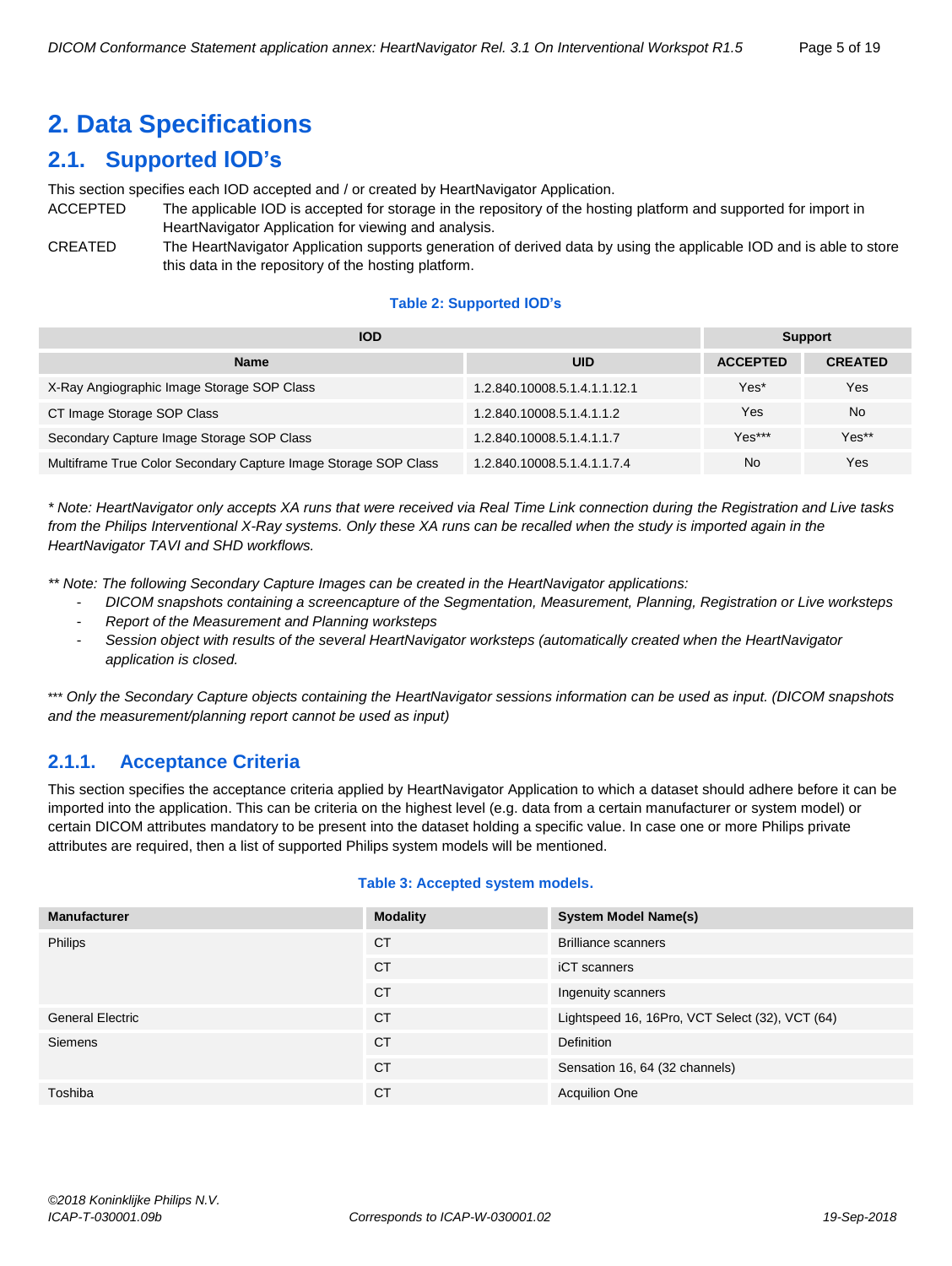#### **Table 4: Accepted transfer syntaxes per IOD**

| <b>IOD</b> |     | <b>Transfer Syntax</b> |            |  |
|------------|-----|------------------------|------------|--|
| Name       | uid | Name                   | <b>UID</b> |  |
| N.A        | N.A | N.A                    | N.A        |  |

**Remark:** the acceptance of the transfer syntaxes per IOD is handled by the IW platform. See DCS of IW for the details of the supported transfer syntaxes.

#### **Table 5: Accepted attribute values for CT image storage SOP**

| <b>Attribute Name</b> | <b>Attribute Number</b> | Values / Comments         |
|-----------------------|-------------------------|---------------------------|
| SOP Class UID         | 0008,0016               | 1.2.840.10008.5.1.4.1.1.2 |
| <b>Bits Allocated</b> | 0028,0100               | 16                        |

The 3D volumetric CT datasets shall have the following characteristics:

- 1. The pixel spacing for each slice in both directions in the series is equal, i.e. square pixels (this is always the case for original datasets)
- 2. The series contains at least 4 slices (512x512 voxels of 2 bytes each) with a different slice location
- 3. All slices must have the same dimensions
- 4. The distance between all slices must be equal
- 5. In case the CT series contains only one volume (i.e. no multiphase volumes or volumes under different orientations) the user can select a volume to start the application with. In case the CT series is selected to start the application, the most recent / first volume is selected.
- 6. The CT series must be contrast enhanced (this is however not explicitly checked by HeartNavigator)

When using DERIVED DICOM data sets, the application may not work correctly. The end user is advised not to use this type of data sets via the Derived Dataset message; this message is only shown when no session data is available.

When using a data set with more than 1600 slices, the application may show reduced performance. The end user is advised not to use such large data sets via the Large Dataset message; this message is only shown when no session data is available.

## <span id="page-5-0"></span>**2.1.2. Contents of Created IOD's**

This section specifies in detail the attribute contents of created data objects. Attributes are grouped together by its corresponding module as specified by DICOM standard. Philips private attributes are excluded for specification.

Abbreviations used in the Module table for the column "Presence of Value" are:

- ALWAYS The attribute is always present with a value
- EMPTY The attribute is always present without any value (attribute sent zero length)
- VNAP The attribute is always present and its Value is Not Always Present (attribute sent zero length if no value is present) ANAP The attribute is present under specified condition – if present then it will always have a value

The abbreviations used in the Module table for the column "Source" are:

- AUTO The attribute value is generated automatically
- CONFIG The attribute value source is a configurable parameter
- COPY The attribute value source is another SOP instance
- FIXED The attribute value is hard-coded in the application
- IMPLICIT The attribute value source is a user-implicit setting
- MPPS The attribute value is the same as that use for Modality Performed Procedure Step
- MWL The attribute value source is a Modality Worklist
- USER The attribute value source is explicit user input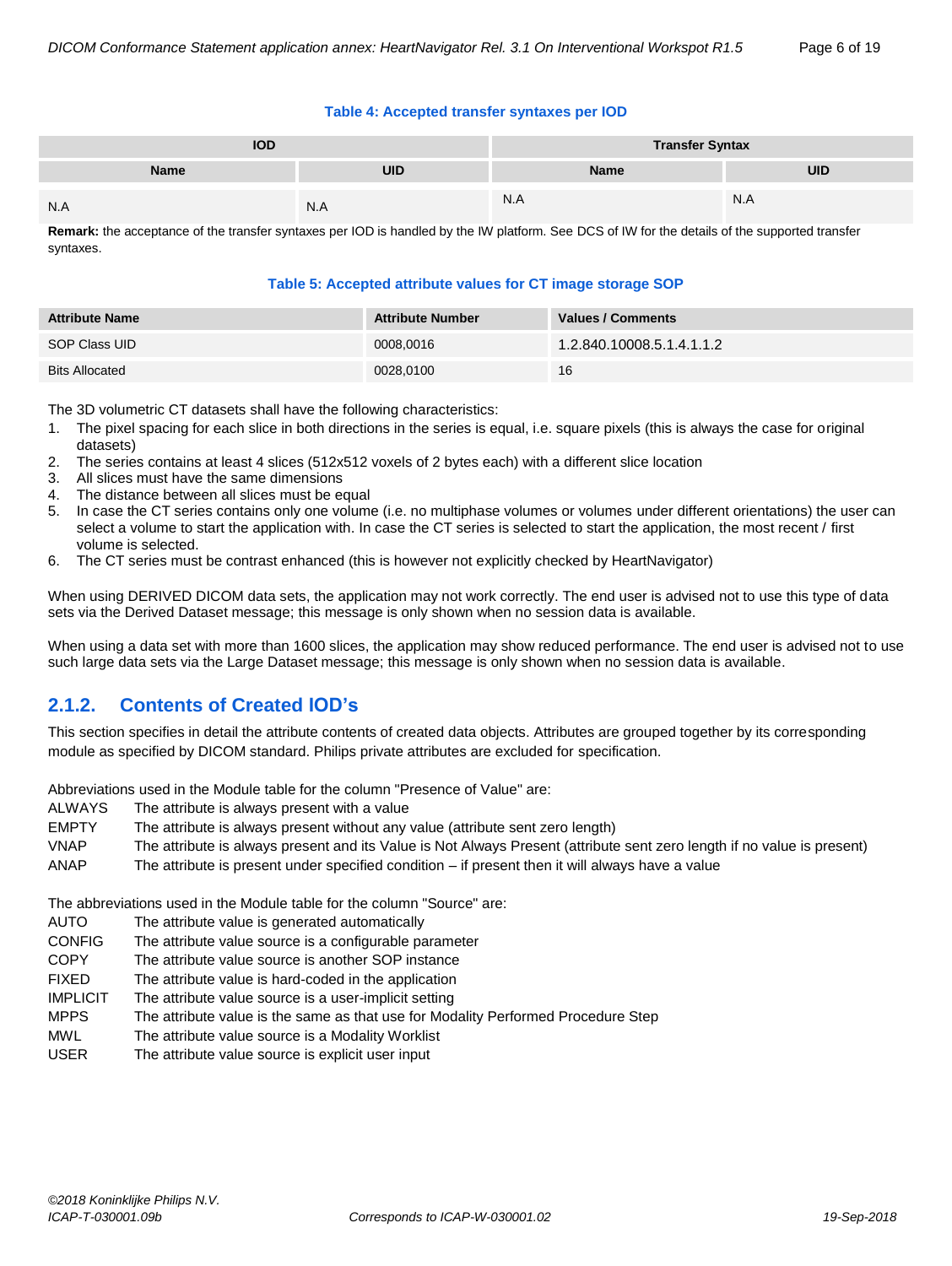#### <span id="page-6-0"></span>**2.1.2.1. List of created SOP Classes**

#### **Table 6: List of created SOP Classes**

| <b>SOP Class Name</b>                                           | <b>SOP Class UID</b>         |
|-----------------------------------------------------------------|------------------------------|
| X-Ray Angiographic Image Storage SOP Class                      | 1.2.840.10008.5.1.4.1.1.12.1 |
| Secondary Capture Image Storage SOP Class                       | 1.2.840.10008.5.1.4.1.1.7    |
| Multiframe True Color Secondary Capture Image Storage SOP Class | 1.2.840.10008.5.1.4.1.1.7.4  |

#### <span id="page-6-1"></span>**2.1.2.2. X-Ray Angiographic Image Storage SOP Class**

#### **Table 7: IOD of Created X-Ray Angiographic Image Storage Instances**

| <b>Information Entity</b> | <b>Module</b>                   | <b>Presence Of Module</b>                                                   |  |  |
|---------------------------|---------------------------------|-----------------------------------------------------------------------------|--|--|
| Patient                   | <b>Patient Module</b>           | ALWAYS (the content of these modules is copied from<br>the source CT study) |  |  |
| Study                     | General Study Module            | ALWAYS (the content of these modules is copied from<br>the source CT study) |  |  |
|                           | <b>Patient Study Module</b>     | ALWAYS (the content of these modules is copied from<br>the source CT study) |  |  |
| Series                    | <b>General Series Module</b>    | <b>ALWAYS</b>                                                               |  |  |
| Equipment                 | <b>General Equipment Module</b> | <b>ALWAYS</b>                                                               |  |  |
| Image                     | General Image Module            | <b>ALWAYS</b>                                                               |  |  |
|                           | Image Pixel Module              | <b>ALWAYS</b>                                                               |  |  |
|                           | Cine Module                     | <b>ALWAYS</b>                                                               |  |  |
|                           | Multi-Frame Module              | <b>ALWAYS</b>                                                               |  |  |
|                           | Display Shutter Module          | <b>ALWAYS</b>                                                               |  |  |
|                           | X-Ray Image Module              | <b>ALWAYS</b>                                                               |  |  |
|                           | X-Ray Acquisition Module        | <b>ALWAYS</b>                                                               |  |  |
|                           | X-Ray Table Module              | <b>ALWAYS</b>                                                               |  |  |
|                           | <b>XA Positioner Module</b>     | <b>ALWAYS</b>                                                               |  |  |
|                           | DX Detector Module              | <b>ALWAYS</b>                                                               |  |  |
|                           | <b>VOI LUT Module</b>           | <b>ALWAYS</b>                                                               |  |  |
|                           | <b>SOP Common Module</b>        | <b>ALWAYS</b>                                                               |  |  |

#### **Table 8: Patient Module**

| <b>Attribute Name</b>              | Tag       | <b>VR</b> | Value | <b>Presence of</b><br>Value | <b>Source</b> | <b>Comment</b> |
|------------------------------------|-----------|-----------|-------|-----------------------------|---------------|----------------|
| <b>Referenced Patient Sequence</b> | 0008.1120 | SQ.       |       | ANAP                        | <b>COPY</b>   |                |
| Patient's Name                     | 0010.0010 | <b>PN</b> |       | <b>VNAP</b>                 | <b>COPY</b>   |                |
| Patient ID                         | 0010.0020 | LO        |       | <b>VNAP</b>                 | <b>COPY</b>   |                |
| Patient's Birth Date               | 0010.0030 | DA        |       | <b>VNAP</b>                 | <b>COPY</b>   |                |
| Patient's Sex                      | 0010.0040 | CS.       |       | <b>VNAP</b>                 | <b>COPY</b>   |                |

#### **Table 9: General Study Module**

| <b>Attribute Name</b>      | Tag       | <b>VR</b> | Value | <b>Presence of</b><br>Value | <b>Source</b> | <b>Comment</b> |
|----------------------------|-----------|-----------|-------|-----------------------------|---------------|----------------|
| <b>Study Date</b>          | 0008,0020 | DA        |       | <b>VNAP</b>                 | <b>COPY</b>   |                |
| <b>Study Time</b>          | 0008,0030 | TM        |       | <b>VNAP</b>                 | <b>COPY</b>   |                |
| <b>Accession Number</b>    | 0008,0050 | <b>SH</b> |       | <b>VNAP</b>                 | <b>COPY</b>   |                |
| Referring Physician's Name | 0008,0090 | <b>PN</b> |       | <b>VNAP</b>                 | <b>COPY</b>   |                |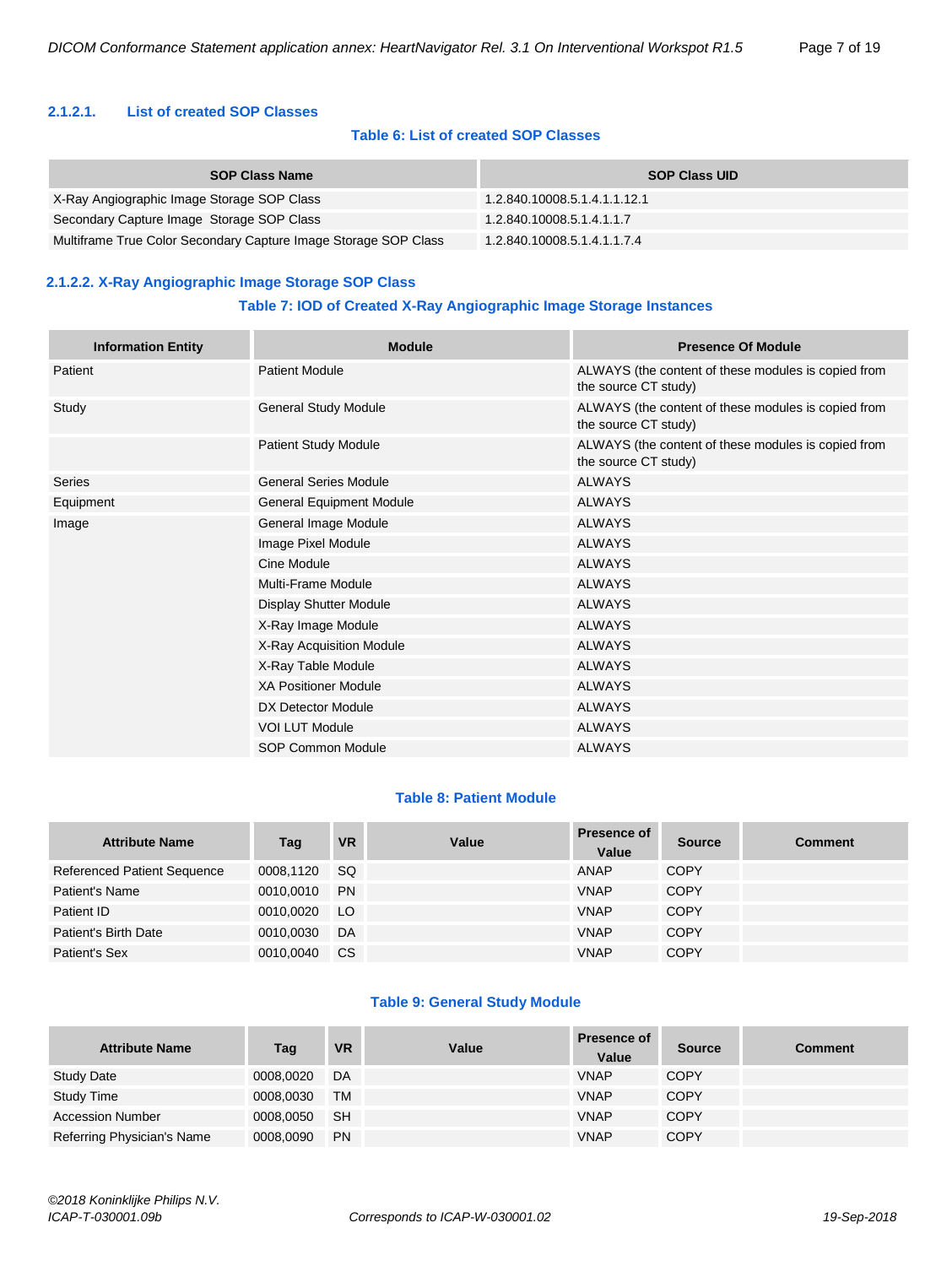| <b>Attribute Name</b>               | Taq       | <b>VR</b> | Value | <b>Presence of</b><br>Value | <b>Source</b> | <b>Comment</b> |
|-------------------------------------|-----------|-----------|-------|-----------------------------|---------------|----------------|
| <b>Study Description</b>            | 0008,1030 | LO        |       | <b>VNAP</b>                 | <b>COPY</b>   |                |
| Procedure Code Sequence             | 0008.1032 | SQ.       |       | ANAP                        | <b>COPY</b>   |                |
| > Code Value                        | 0008.0100 | <b>SH</b> |       | <b>ALWAYS</b>               | <b>COPY</b>   |                |
| > Coding Scheme Designator          | 0008,0102 | <b>SH</b> |       | <b>ALWAYS</b>               | <b>COPY</b>   |                |
| > Code Meaning                      | 0008.0104 | LO        |       | <b>ALWAYS</b>               | <b>COPY</b>   |                |
| Name Of Physicians Reading<br>Study | 0008.1060 | <b>PN</b> |       | <b>VNAP</b>                 | <b>COPY</b>   |                |
| <b>Referenced Study Sequence</b>    | 0008,1110 |           |       | <b>ANAP</b>                 | <b>COPY</b>   |                |
| Study Instance UID                  | 0020.000D | - UI      |       | <b>ALWAYS</b>               | <b>COPY</b>   |                |
| Study ID                            | 0020.0010 | <b>SH</b> |       | <b>VNAP</b>                 | <b>COPY</b>   |                |

#### **Table 10: Patient Study Module**

| <b>Attribute Name</b> | Tag       | <b>VR</b> | Value | <b>Presence of</b><br>Value | <b>Source</b> | <b>Comment</b> |
|-----------------------|-----------|-----------|-------|-----------------------------|---------------|----------------|
| Patient's Age         | 0010.1010 | AS        |       | <b>ANAP</b>                 | <b>COPY</b>   |                |
| Patient's Size        | 0010.1020 | <b>DS</b> |       | <b>ANAP</b>                 | <b>COPY</b>   |                |
| Patient's Weight      | 0010,1030 | <b>DS</b> |       | <b>ANAP</b>                 | <b>COPY</b>   |                |

#### **Table 11: General Series Module**

| <b>Attribute Name</b>                  | Tag       | <b>VR</b> | Value | <b>Presence of</b><br>Value | <b>Source</b> | <b>Comment</b>          |
|----------------------------------------|-----------|-----------|-------|-----------------------------|---------------|-------------------------|
| <b>Series Date</b>                     | 0008,0021 | DA        |       | <b>ALWAYS</b>               | <b>COPY</b>   | copied from source data |
| Series Time                            | 0008,0031 | <b>TM</b> |       | <b>ALWAYS</b>               | <b>COPY</b>   | copied from source data |
| Modality                               | 0008,0060 | CS XA     |       | <b>ALWAYS</b>               | <b>FIXED</b>  |                         |
| Series Description                     | 0008,103E | LO        |       | <b>VNAP</b>                 | <b>COPY</b>   |                         |
| Performing Physician's Name            | 0008,1050 | <b>PN</b> |       | <b>VNAP</b>                 | <b>COPY</b>   |                         |
| <b>Related Series Sequence</b>         | 0008,1250 | <b>SQ</b> |       | <b>VNAP</b>                 | <b>COPY</b>   |                         |
| >Study Instance UID                    | 0020,000D | UI        |       | <b>ALWAYS</b>               | <b>COPY</b>   |                         |
| >Series Instance UID                   | 0020,000E | UI        |       | <b>ALWAYS</b>               | <b>COPY</b>   |                         |
| >Purpose of Reference Code<br>Sequence | 0040,A170 | SQ.       |       | <b>VNAP</b>                 | <b>COPY</b>   |                         |
| Series Instance UID                    | 0020,000E | UI        |       | <b>ALWAYS</b>               | <b>COPY</b>   | copied from source data |
| Series Number                          | 0020,0011 | <b>IS</b> |       | <b>ALWAYS</b>               | <b>COPY</b>   | copied from source data |
| Performed Procedure Step Start<br>Date | 0040,0244 | DA        |       | ANAP                        | <b>COPY</b>   |                         |
| Performed Procedure Step Start<br>Time | 0040,0245 | <b>TM</b> |       | <b>ANAP</b>                 | <b>COPY</b>   |                         |
| Performed Procedure Step ID            | 0040,0253 | <b>SH</b> |       | <b>ANAP</b>                 | <b>COPY</b>   |                         |

#### **Table 12: General Equipment Module**

| <b>Attribute Name</b>   | Tag       | <b>VR</b> | Value          | <b>Presence of</b><br>Value | <b>Source</b> | <b>Comment</b>          |
|-------------------------|-----------|-----------|----------------|-----------------------------|---------------|-------------------------|
| Manufacturer            | 0008.0070 | LO        | <b>Philips</b> | <b>ALWAYS</b>               | <b>COPY</b>   | copied from source data |
| <b>Institution Name</b> | 0008.0080 | LO        |                | <b>VNAP</b>                 | <b>COPY</b>   |                         |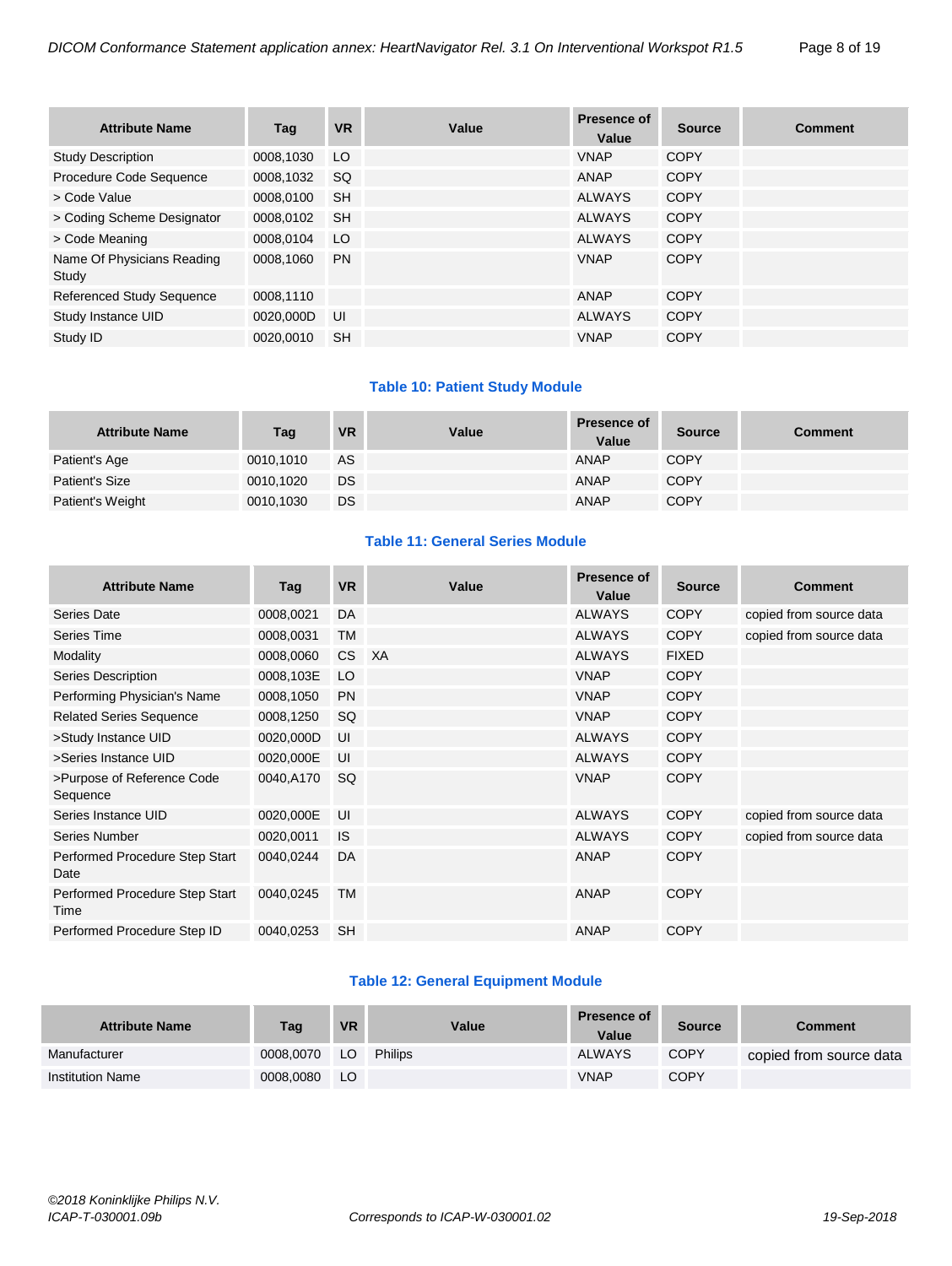| <b>Attribute Name</b>     | Tag       | <b>VR</b> | Value                                               | Presence of<br>Value | <b>Source</b> | <b>Comment</b>                                                                      |
|---------------------------|-----------|-----------|-----------------------------------------------------|----------------------|---------------|-------------------------------------------------------------------------------------|
| Manufacturer's Model Name | 0008.1090 | LO        | HeartNavigator - SHD<br>or<br>HeartNavigator - TAVI | <b>ALWAYS</b>        | <b>AUTO</b>   | Value depends on the<br>HeartNavigator workflow<br>that has received the XA<br>run. |
| Device Serial Number      | 0018,1000 | LO.       |                                                     | <b>VNAP</b>          | <b>CONFIG</b> |                                                                                     |
| Software Versions         | 0018.1020 | LO.       | 3.1.x                                               | <b>VNAP</b>          | <b>AUTO</b>   | where "x" is the detailed<br>application SW version.                                |

#### **Table 13: General Image Module**

| <b>Attribute Name</b>       | Tag       | <b>VR</b> | Value                                                     | Presence of<br>Value | <b>Source</b> | <b>Comment</b>          |
|-----------------------------|-----------|-----------|-----------------------------------------------------------|----------------------|---------------|-------------------------|
| Image Type                  | 0008.0008 | <b>CS</b> | <b>ORIGINAL</b><br><b>PRIMARY\</b><br><b>SINGLE PLANE</b> | <b>ALWAYS</b>        | <b>COPY</b>   |                         |
| <b>Acquisition Date</b>     | 0008,0022 | DA        |                                                           | <b>VNAP</b>          | <b>COPY</b>   |                         |
| <b>Content Date</b>         | 0008,0023 | DA        |                                                           | <b>VNAP</b>          | <b>COPY</b>   | copied from source data |
| <b>Acquisition Time</b>     | 0008,0032 | <b>TM</b> |                                                           | <b>VNAP</b>          | <b>COPY</b>   |                         |
| <b>Content Time</b>         | 0008,0033 | <b>TM</b> |                                                           | <b>VNAP</b>          | <b>COPY</b>   | copied from source data |
| Instance Number             | 0020,0013 | <b>IS</b> |                                                           | <b>VNAP</b>          | <b>COPY</b>   | copied from source data |
| <b>Patient Orientation</b>  | 0020,0020 | <b>CS</b> |                                                           | <b>VNAP</b>          | <b>COPY</b>   | copied from source data |
| Lossy Image Compression     | 0028,2110 | <b>CS</b> | 00                                                        | <b>ALWAYS</b>        | <b>COPY</b>   | copied from source data |
| Icon Image Sequence         | 0088,0200 | SQ        |                                                           | <b>ALWAYS</b>        | <b>COPY</b>   | copied from source data |
| >Samples per Pixel          | 0028,0002 | <b>US</b> | $\mathbf{1}$                                              | <b>ALWAYS</b>        | <b>COPY</b>   | copied from source data |
| >Photometric Interpretation | 0028,0004 | CS.       | MONOCHROME2                                               | <b>ALWAYS</b>        | <b>COPY</b>   | copied from source data |
| $>$ Rows                    | 0028,0010 | <b>US</b> | 128                                                       | <b>ALWAYS</b>        | <b>FIXED</b>  |                         |
| >Columns                    | 0028,0011 | <b>US</b> | 128                                                       | <b>ALWAYS</b>        | <b>FIXED</b>  |                         |
| >Bits Allocated             | 0028,0100 | <b>US</b> | 8                                                         | <b>ALWAYS</b>        | <b>FIXED</b>  |                         |
| >Bits Stored                | 0028,0101 | <b>US</b> | 8                                                         | <b>ALWAYS</b>        | <b>FIXED</b>  |                         |
| >High Bit                   | 0028,0102 | <b>US</b> | $\overline{7}$                                            | <b>ALWAYS</b>        | <b>FIXED</b>  |                         |
| >Pixel Representation       | 0028,0103 | <b>US</b> | $\overline{0}$                                            | <b>ALWAYS</b>        | <b>FIXED</b>  |                         |
| >Pixel Data                 | 7FE0,0010 | <b>OB</b> |                                                           | <b>ALWAYS</b>        | <b>COPY</b>   | copied from source data |

#### **Table 14: Image Pixel Module**

| <b>Attribute Name</b>      | Tag       | <b>VR</b>        | Value          | Presence of<br>Value | <b>Source</b> | <b>Comment</b>          |
|----------------------------|-----------|------------------|----------------|----------------------|---------------|-------------------------|
| Samples per Pixel          | 0028,0002 | <b>US</b>        | $\blacksquare$ | <b>ALWAYS</b>        | <b>COPY</b>   |                         |
| Photometric Interpretation | 0028,0004 | CS.              | MONOCHROME2    | <b>ALWAYS</b>        | <b>COPY</b>   |                         |
| <b>Rows</b>                | 0028.0010 | US.              |                | <b>ALWAYS</b>        | <b>COPY</b>   |                         |
| Columns                    | 0028,0011 | US.              |                | <b>ALWAYS</b>        | <b>COPY</b>   |                         |
| <b>Bits Allocated</b>      | 0028.0100 | US.              | 16             | <b>ALWAYS</b>        | <b>FIXED</b>  |                         |
| <b>Bits Stored</b>         | 0028,0101 | US.              | 16             | <b>ALWAYS</b>        | <b>FIXED</b>  |                         |
| High Bit                   | 0028,0102 | US.              | 15             | <b>ALWAYS</b>        | <b>COPY</b>   |                         |
| Pixel Representation       | 0028,0103 | US.              | $\overline{0}$ | <b>ALWAYS</b>        | <b>COPY</b>   |                         |
| <b>Pixel Data</b>          | 7FE0,0010 | OB/<br><b>OW</b> |                | <b>ALWAYS</b>        | <b>COPY</b>   | copied from source data |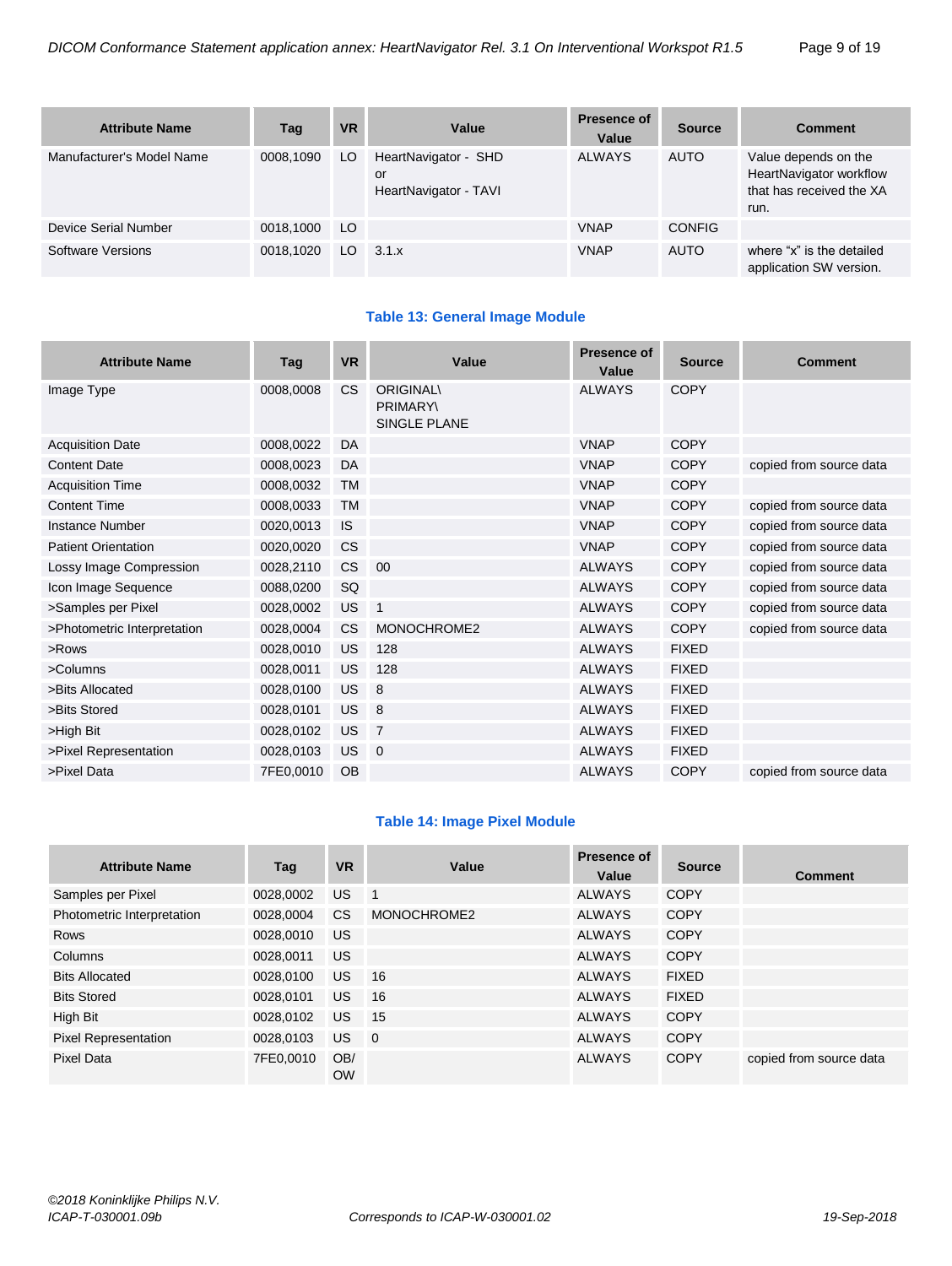#### **Table 15: Cine Module**

| <b>Attribute Name</b> | Tag       | <b>VR</b> | Value | <b>Presence of</b><br>Value | <b>Source</b> | Comment |
|-----------------------|-----------|-----------|-------|-----------------------------|---------------|---------|
| Cine Rate             | 0018,0040 | ⊟ IS      |       | <b>VNAP</b>                 | <b>COPY</b>   |         |
| Frame Time            | 0018,1063 | DS:       |       | <b>ALWAYS</b>               | <b>COPY</b>   |         |

#### **Table 16: Multi-Frame Module**

| <b>Attribute Name</b>          | Tag       | <b>VR</b> | Value    | <b>Presence of</b><br>Value | Source      | Comment |
|--------------------------------|-----------|-----------|----------|-----------------------------|-------------|---------|
| Number of Frames               | 0028.0008 | - IS      |          | <b>ALWAYS</b>               | <b>COPY</b> |         |
| <b>Frame Increment Pointer</b> | 0028.0009 | AT        | 00181063 | <b>ALWAYS</b>               | <b>COPY</b> |         |

#### **Table 17: Display Shutter Module**

| <b>Attribute Name</b>              | Tag          | <b>VR</b>   | Value              | <b>Presence of</b><br>Value | <b>Source</b> | <b>Comment</b> |
|------------------------------------|--------------|-------------|--------------------|-----------------------------|---------------|----------------|
| <b>Shutter Shape</b>               | 0018.1600    | CS.         | <b>RECTANGULAR</b> | <b>ALWAYS</b>               | <b>COPY</b>   |                |
| <b>Shutter Left Vertical Edge</b>  | 0018.1602 IS |             |                    | <b>ALWAYS</b>               | <b>COPY</b>   |                |
| <b>Shutter Right Vertical Edge</b> | 0018.1604    | <b>IS</b>   |                    | <b>ALWAYS</b>               | <b>COPY</b>   |                |
| Shutter Upper Horizontal Edge      | 0018,1606    | <b>I</b> IS |                    | <b>ALWAYS</b>               | <b>COPY</b>   |                |
| Shutter Lower Horizontal Edge      | 0018,1608    | - IS        |                    | <b>ALWAYS</b>               | <b>COPY</b>   |                |

#### **Table 18: X-Ray Image Module**

| <b>Attribute Name</b>               | Tag       | <b>VR</b> | Value                                               | <b>Presence of</b><br>Value | <b>Source</b> | <b>Comment</b> |
|-------------------------------------|-----------|-----------|-----------------------------------------------------|-----------------------------|---------------|----------------|
| Image Type                          | 0008,0008 | CS.       | <b>ORIGINAL\</b><br><b>PRIMARY\</b><br>SINGLE PLANE | <b>ALWAYS</b>               | <b>FIXED</b>  |                |
| Samples per Pixel                   | 0028,0002 | US.       | $\overline{1}$                                      | <b>ALWAYS</b>               | <b>FIXED</b>  |                |
| Photometric Interpretation          | 0028,0004 | CS.       | MONOCHROME2                                         | <b>ALWAYS</b>               | <b>FIXED</b>  |                |
| Frame Increment Pointer             | 0028,0009 | AT        | 00181063                                            | <b>ALWAYS</b>               | <b>FIXED</b>  |                |
| <b>Bits Allocated</b>               | 0028,0100 | <b>US</b> | 16                                                  | <b>ALWAYS</b>               | <b>FIXED</b>  |                |
| <b>Bits Stored</b>                  | 0028,0101 | <b>US</b> | 16                                                  | <b>ALWAYS</b>               | <b>FIXED</b>  |                |
| High Bit                            | 0028,0102 | US.       | 15                                                  | <b>ALWAYS</b>               | <b>FIXED</b>  |                |
| <b>Pixel Representation</b>         | 0028,0103 | US.       | $\overline{0}$                                      | <b>ALWAYS</b>               | <b>FIXED</b>  |                |
| <b>Pixel Intensity Relationship</b> | 0028,1040 | CS.       | <b>LIN</b>                                          | <b>ALWAYS</b>               | <b>FIXED</b>  |                |
| Lossy Image Compression             | 0028.2110 | CS.       | 00                                                  | <b>ALWAYS</b>               | <b>FIXED</b>  |                |

#### **Table 19: X-Ray Acquisition Module**

| <b>Attribute Name</b>    | Tag       | <b>VR</b> | Value | <b>Presence of</b><br>Value | <b>Source</b> | <b>Comment</b> |
|--------------------------|-----------|-----------|-------|-----------------------------|---------------|----------------|
| <b>KVP</b>               | 0018,0060 | DS        |       | <b>ALWAYS</b>               | <b>COPY</b>   |                |
| Exposure                 | 0018,1152 | <b>IS</b> |       | <b>ALWAYS</b>               | <b>COPY</b>   |                |
| <b>Radiation Setting</b> | 0018,1155 | CS SC     |       | <b>ALWAYS</b>               | <b>COPY</b>   |                |
| Imager Pixel Spacing     | 0018,1164 | DS        |       | <b>ALWAYS</b>               | <b>COPY</b>   |                |
| <b>Pixel Spacing</b>     | 0028,0030 | DS        |       | ANAP                        | <b>COPY</b>   |                |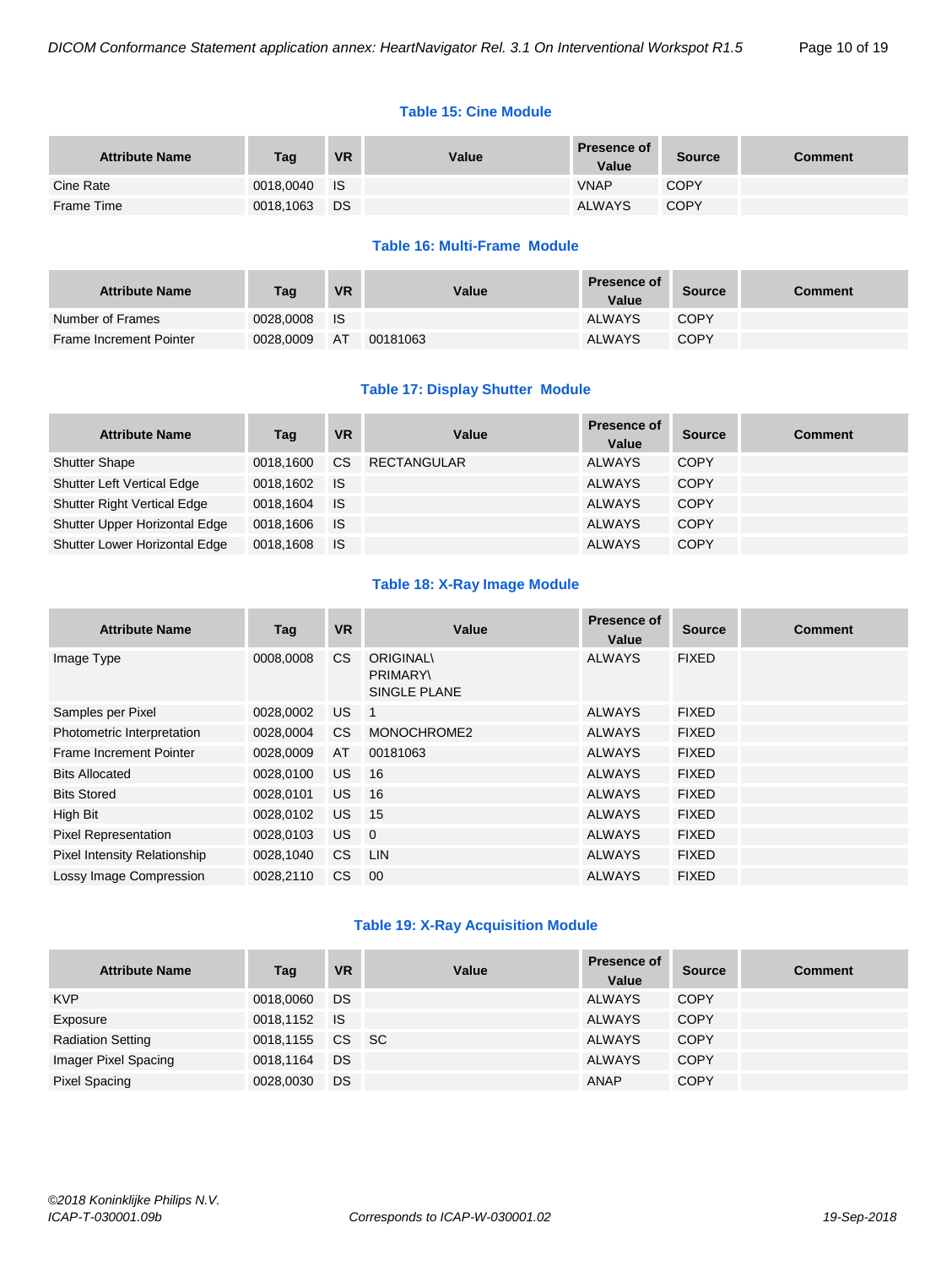#### **Table 20: X-Ray Table Module**

| <b>Attribute Name</b> | Tag       | <b>VR</b> | Value     | <b>Presence of</b><br>Value | <b>Source</b> | Comment |
|-----------------------|-----------|-----------|-----------|-----------------------------|---------------|---------|
| <b>Table Motion</b>   | 0018.1134 |           | CS STATIC | <b>VNAP</b>                 | <b>COPY</b>   |         |
| Table Angle           | 0018,1138 | DS        |           | <b>ANAP</b>                 | <b>COPY</b>   |         |

#### **Table 21: XA Positioner Module**

| <b>Attribute Name</b>                          | Taq       | <b>VR</b> | Value | <b>Presence</b><br>of Value | <b>Source</b> | <b>Comment</b> |
|------------------------------------------------|-----------|-----------|-------|-----------------------------|---------------|----------------|
| Distance Source to Patient                     | 0018.1111 | DS.       |       | ANAP                        | <b>COPY</b>   |                |
| Distance Source to Patient                     | 0018,1111 | <b>DS</b> |       | ANAP                        | <b>COPY</b>   |                |
| <b>Positioner Motion</b>                       | 0018,1500 | <b>CS</b> |       | ANAP                        | <b>COPY</b>   |                |
| <b>Positioner Primary Angle</b>                | 0018,1510 | <b>DS</b> |       | <b>VNAP</b>                 | <b>COPY</b>   |                |
| <b>Positioner Secondary Angle</b>              | 0018,1511 | <b>DS</b> |       | <b>VNAP</b>                 | <b>COPY</b>   |                |
| <b>Positioner Primary Angle</b><br>Increment   | 0018,1520 | <b>DS</b> |       | ANAP                        | <b>COPY</b>   |                |
| <b>Positioner Secondary Angle</b><br>Increment | 0018,1521 | <b>DS</b> |       | ANAP                        | COPY          |                |

#### **Table 22: DX Detector Module**

| <b>Attribute Name</b> | Taq       | <b>VR</b> | Value | <b>Presence</b><br>of Value | <b>Source</b> | Comment |
|-----------------------|-----------|-----------|-------|-----------------------------|---------------|---------|
| Imager Pixel Spacing  | 0018.1164 | DS        |       | <b>ALWAYS</b>               | COPY          |         |
| Pixel Spacing         | 0028.0030 | DS        |       | ANAP                        | <b>COPY</b>   |         |

#### **Table 23: VOI LUT Module**

| <b>Attribute Name</b> | Tag       | <b>VR</b> | Value | <b>Presence</b><br>of Value | <b>Source</b> | Comment |
|-----------------------|-----------|-----------|-------|-----------------------------|---------------|---------|
| <b>Window Center</b>  | 0028,1050 | DS        |       | ALWAYS                      | COPY          |         |
| Window Width          | 0028.1051 | DS        |       | <b>ALWAYS</b>               | COPY          |         |

#### **Table 24: SOP Common Module**

| <b>Attribute Name</b>  | Tag       | <b>VR</b> | Value                        | <b>Presence</b><br>of Value | <b>Source</b> | <b>Comment</b>          |
|------------------------|-----------|-----------|------------------------------|-----------------------------|---------------|-------------------------|
| Instance Creation Date | 0008.0012 | DA        |                              | <b>ALWAYS</b>               | <b>COPY</b>   | copied from source data |
| Instance Creation Time | 0008.0013 | <b>TM</b> |                              | <b>ALWAYS</b>               | <b>COPY</b>   | copied from source data |
| SOP Class UID          | 0008.0016 | UI        | 1.2.840.10008.5.1.4.1.1.12.1 | <b>ALWAYS</b>               | <b>FIXED</b>  |                         |
| SOP Instance UID       | 0008.0018 | IJI       |                              | <b>ALWAYS</b>               | <b>COPY</b>   | copied from source data |
| Instance Number        | 0020.0013 | <b>IS</b> |                              | <b>ALWAYS</b>               | <b>COPY</b>   | copied from source data |

#### <span id="page-10-0"></span>**2.1.2.3. Secondary Capture Image Storage SOP class**

#### **Table 25: IOD of Created Secondary Capture Image Storage SOP Class Instances**

| <b>Information Entity</b> | <b>Module</b>         | <b>Presence Of Module</b>                                                   |
|---------------------------|-----------------------|-----------------------------------------------------------------------------|
| Patient                   | <b>Patient Module</b> | ALWAYS (the content of these modules is copied from<br>the source CT study) |
| Study                     | General Study Module  | ALWAYS (the content of these modules is copied from<br>the source CT study) |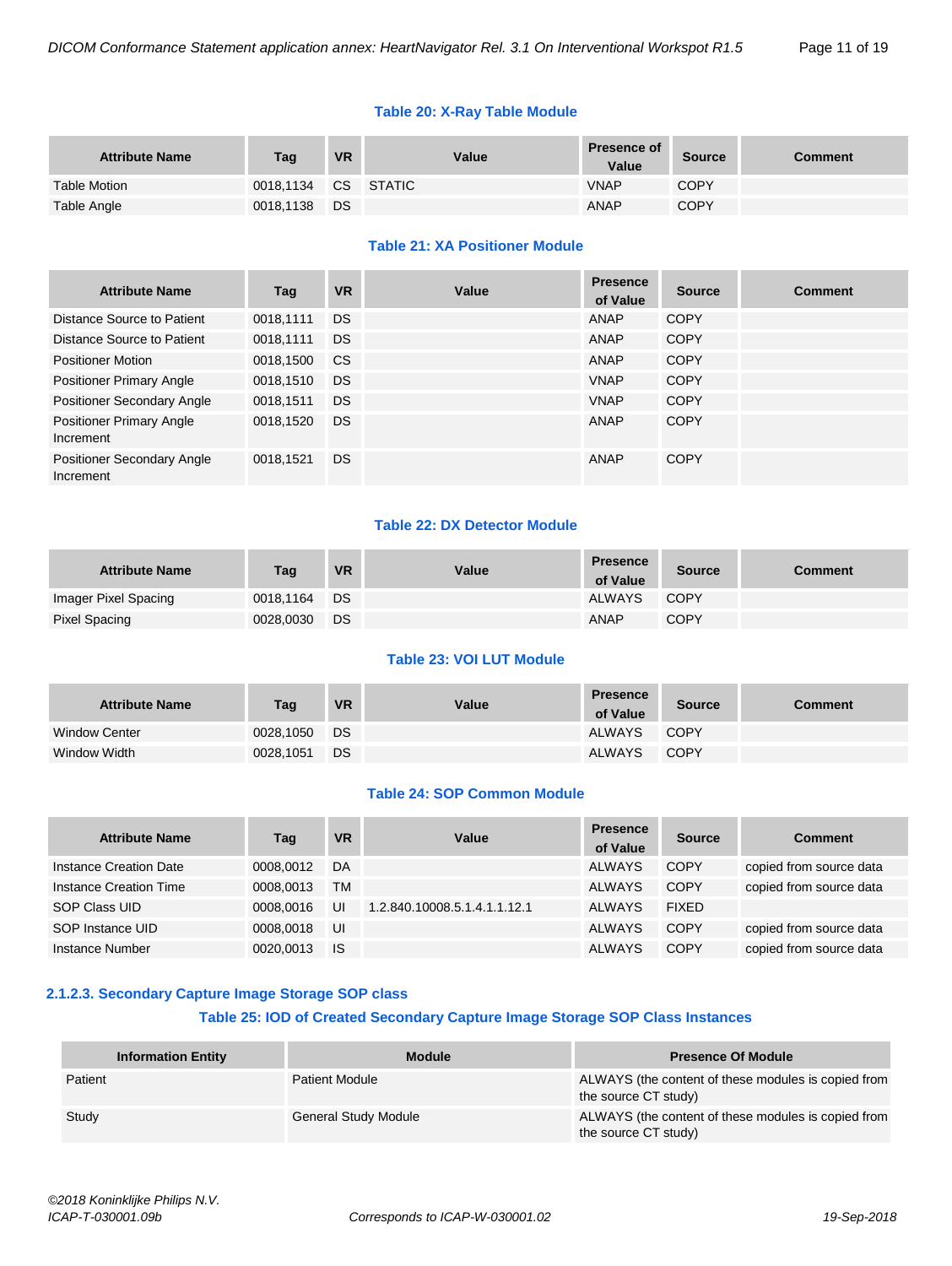|           | <b>Patient Study Module</b>     | ALWAYS (the content of these modules is copied from<br>the source CT study) |  |  |
|-----------|---------------------------------|-----------------------------------------------------------------------------|--|--|
| Series    | <b>General Series Module</b>    | <b>ALWAYS</b>                                                               |  |  |
| Equipment | <b>General Equipment Module</b> | <b>ALWAYS</b>                                                               |  |  |
|           | <b>SC Equipment Module</b>      | <b>ALWAYS</b>                                                               |  |  |
| Image     | General Image Module            | <b>ALWAYS</b>                                                               |  |  |
|           | Image Pixel Module              | <b>ALWAYS</b>                                                               |  |  |
|           | SC Image Module                 | CONDITIONAL (not present in session objects)                                |  |  |
|           | <b>VOI LUT Module</b>           | CONDITIONAL (only present in session objects)                               |  |  |
|           | SOP Common Module               | <b>ALWAYS</b>                                                               |  |  |

#### **Table 26: Patient Module**

| <b>Attribute Name</b>                 | Tag       | <b>VR</b> | Value | <b>Presence</b><br>of Value | <b>Source</b> | <b>Comment</b> |
|---------------------------------------|-----------|-----------|-------|-----------------------------|---------------|----------------|
| Referenced Patient Sequence 0008,1120 |           | SQ.       |       | ANAP                        | <b>COPY</b>   |                |
| Patient's Name                        | 0010.0010 | <b>PN</b> |       | <b>VNAP</b>                 | <b>COPY</b>   |                |
| Patient ID                            | 0010.0020 | LO.       |       | ALWAYS COPY                 |               |                |
| Patient's Birth Date                  | 0010.0030 | DA        |       | ALWAYS COPY                 |               |                |
| Patient's Sex                         | 0010.0040 | <b>CS</b> |       | ALWAYS COPY                 |               |                |

#### **Table 27: General Study Module**

| <b>Attribute Name</b>               | Tag       | <b>VR</b> | Value | <b>Presence</b><br>of Value | <b>Source</b> | <b>Comment</b> |
|-------------------------------------|-----------|-----------|-------|-----------------------------|---------------|----------------|
| <b>Study Date</b>                   | 0008,0020 | <b>DA</b> |       | <b>ALWAYS</b>               | <b>COPY</b>   |                |
| <b>Study Time</b>                   | 0008,0030 | <b>TM</b> |       | <b>ALWAYS</b>               | <b>COPY</b>   |                |
| <b>Accession Number</b>             | 0008,0050 | <b>SH</b> |       | <b>VNAP</b>                 | <b>COPY</b>   |                |
| Referring Physician's Name          | 0008,0090 | <b>PN</b> |       | <b>VNAP</b>                 | <b>COPY</b>   |                |
| <b>Study Description</b>            | 0008,1030 | LO        |       | <b>VNAP</b>                 | <b>COPY</b>   |                |
| Procedure Code Sequence             | 0008,1032 | SQ        |       | <b>ANAP</b>                 | <b>COPY</b>   |                |
| > Code Value                        | 0008,0100 | <b>SH</b> |       | <b>ANAP</b>                 | <b>COPY</b>   |                |
| >Coding Scheme Designator           | 0008,0102 | <b>SH</b> |       | <b>ANAP</b>                 | <b>COPY</b>   |                |
| >Code Meaning                       | 0008,0104 | LO        |       | <b>ANAP</b>                 | <b>COPY</b>   |                |
| Name of Physicians Reading<br>Study | 0008,1060 | <b>PN</b> |       | <b>ANAP</b>                 | <b>COPY</b>   |                |
| <b>Referenced Study Sequence</b>    | 0008,1110 | <b>SQ</b> |       | <b>ANAP</b>                 | <b>COPY</b>   |                |
| Study Instance UID                  | 0020,000D | UI        |       | ALWAYS                      | <b>COPY</b>   |                |
| Study ID                            | 0020,0010 | <b>SH</b> |       | <b>ALWAYS</b>               | <b>COPY</b>   |                |

## **Table 28: Patient Study Module**

| <b>Attribute Name</b> | Tag       | <b>VR</b> | Value | <b>Presence</b><br>of Value | <b>Source</b> | <b>Comment</b> |
|-----------------------|-----------|-----------|-------|-----------------------------|---------------|----------------|
| Patient's Age         | 0010,1010 | AS.       |       | ANAP                        |               |                |
| Patient's Size        | 0010,1020 | DS.       |       | ANAP                        |               |                |
| Patient's Weight      | 0010,1030 | <b>DA</b> |       | <b>ANAP</b>                 |               |                |

#### **Table 29: General Series Module**

| <b>Attribute Name</b> | Tag | <b>VR</b> | Value | <b>Presence</b><br>of Value | Source | Comment |
|-----------------------|-----|-----------|-------|-----------------------------|--------|---------|
|-----------------------|-----|-----------|-------|-----------------------------|--------|---------|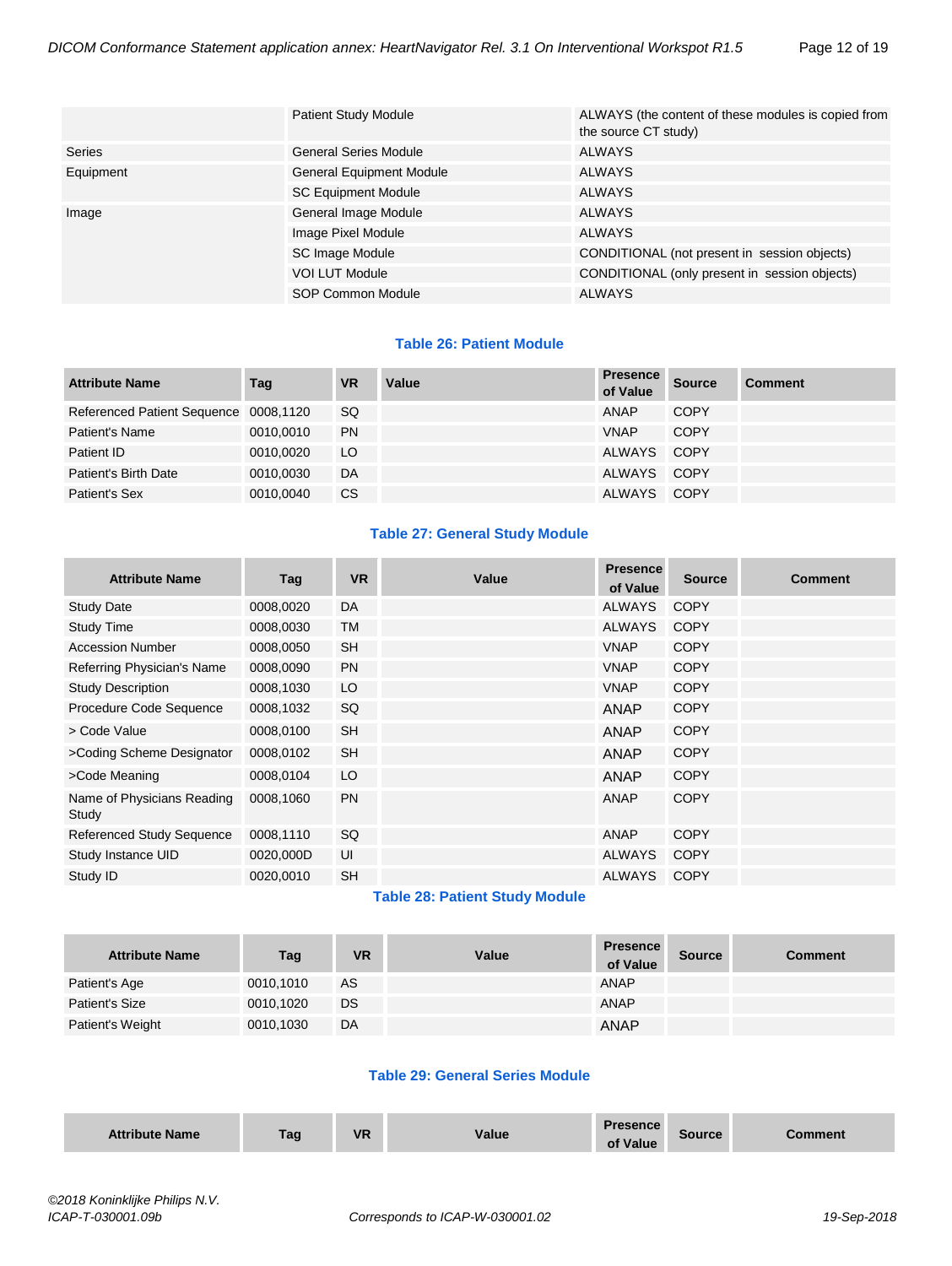| Series Date                                   | 0008,0021 | DA        |                                 | <b>ALWAYS</b> | <b>COPY</b> | copied from source data             |
|-----------------------------------------------|-----------|-----------|---------------------------------|---------------|-------------|-------------------------------------|
| Series Time                                   | 0008,0031 | <b>TM</b> |                                 | <b>ALWAYS</b> | <b>COPY</b> | copied from source data             |
| Modality                                      | 0008,0060 | <b>CS</b> | XA                              | <b>ALWAYS</b> | <b>AUTO</b> | In snapshots and session<br>objects |
|                                               |           |           | <b>DOC</b>                      |               |             | In report                           |
| <b>Series Description</b>                     | 0008,103E | LO        | Snapshot_Movie                  | <b>ALWAYS</b> | <b>AUTO</b> | In DICOM snapshot                   |
|                                               |           |           | Session                         |               |             | In session object                   |
|                                               |           |           | Planning and Measurement Report |               |             | In report                           |
| <b>Related Series Sequence</b>                | 0008,1250 | SQ        |                                 | <b>ANAP</b>   | <b>COPY</b> | copied from source data             |
| >Study Instance UID                           | 0020,000D | UI        |                                 | <b>ALWAYS</b> | <b>COPY</b> |                                     |
| >Series Instance UID                          | 0020,000E | UI        |                                 | <b>ALWAYS</b> | <b>COPY</b> |                                     |
| >Purpose of Reference Code<br>Sequence        | 0040,A170 | SQ        |                                 | <b>EMPTY</b>  |             |                                     |
| Series Instance UID                           | 0020,000E | UI        |                                 | <b>ALWAYS</b> | <b>COPY</b> | copied from source data             |
| Series Number                                 | 0020,0011 | <b>IS</b> |                                 | <b>ALWAYS</b> | <b>COPY</b> | copied from source data             |
| Performed Procedure Step<br><b>Start Date</b> | 0040,0244 | DA        |                                 | <b>ANAP</b>   | <b>COPY</b> | Not present in session<br>object    |
| Performed Procedure Step<br><b>Start Time</b> | 0040,0245 | <b>TM</b> |                                 | <b>ANAP</b>   | <b>COPY</b> | Not present in session<br>object    |
| Performed Procedure Step ID                   | 0040,0253 | <b>SH</b> |                                 | <b>ANAP</b>   | <b>COPY</b> |                                     |
| <b>Request Attribute Sequence</b>             | 0040,0275 | SQ        |                                 | <b>ANAP</b>   | <b>COPY</b> |                                     |
| > Scheduled Procedure Step<br>ID              | 0040,0009 | <b>SH</b> |                                 | <b>ANAP</b>   | <b>COPY</b> |                                     |
| > Requested Procedure ID                      | 0040,1001 | <b>SH</b> |                                 | <b>ANAP</b>   | <b>COPY</b> |                                     |

#### **Table 30: General Equipment Module**

| <b>Attribute Name</b>     | Tag       | <b>VR</b> | Value                                               | <b>Presence</b><br>of Value | <b>Source</b> | <b>Comment</b>                                                                  |
|---------------------------|-----------|-----------|-----------------------------------------------------|-----------------------------|---------------|---------------------------------------------------------------------------------|
| Manufacturer              | 0008,0070 |           | <b>Philips</b>                                      | <b>VNAP</b>                 | <b>FIXED</b>  |                                                                                 |
| Manufacturer's Model Name | 0008.1090 | LO        | HeartNavigator - TAVI<br>or<br>HeartNavigator - SHD | <b>ALWAYS</b>               | <b>FIXED</b>  | Value depends on the<br>HeartNavigator workflow<br>that has created the object. |
| Device Serial Number      | 0018,1000 | LO        |                                                     | <b>VNAP</b>                 | <b>CONFIG</b> |                                                                                 |
| Software Versions         | 0018,1020 | LO        | 3.1.x                                               | <b>ALWAYS</b>               | <b>FIXED</b>  | where "x" is the detailed<br>application SW version.                            |

#### **Table 31: SC Equipment Module**

| <b>Attribute Name</b> | Tag       | <b>VR</b> | Value      | <b>Presence of</b><br>Value | <b>Source</b> | <b>Comment</b>                      |
|-----------------------|-----------|-----------|------------|-----------------------------|---------------|-------------------------------------|
| Modality              | 0008.0060 | CS.       | ХA         | <b>ALWAYS</b>               | <b>FIXED</b>  | In snapshots and<br>session objects |
| Conversion Type       | 0008.0064 | CS.       | <b>WSD</b> | <b>ALWAYS</b>               | <b>FIXED</b>  |                                     |

#### **Table 32: General Image Module**

| <b>Attribute Name</b> | Tag       | <b>VR</b> | Value             | <b>Presence</b><br>of Value | <b>Source</b> | <b>Comment</b> |
|-----------------------|-----------|-----------|-------------------|-----------------------------|---------------|----------------|
| Image Type            | 0008.0008 | <b>CS</b> | DERIVED\SECONDARY | <b>ALWAYS</b>               | <b>AUTO</b>   | In snapshots   |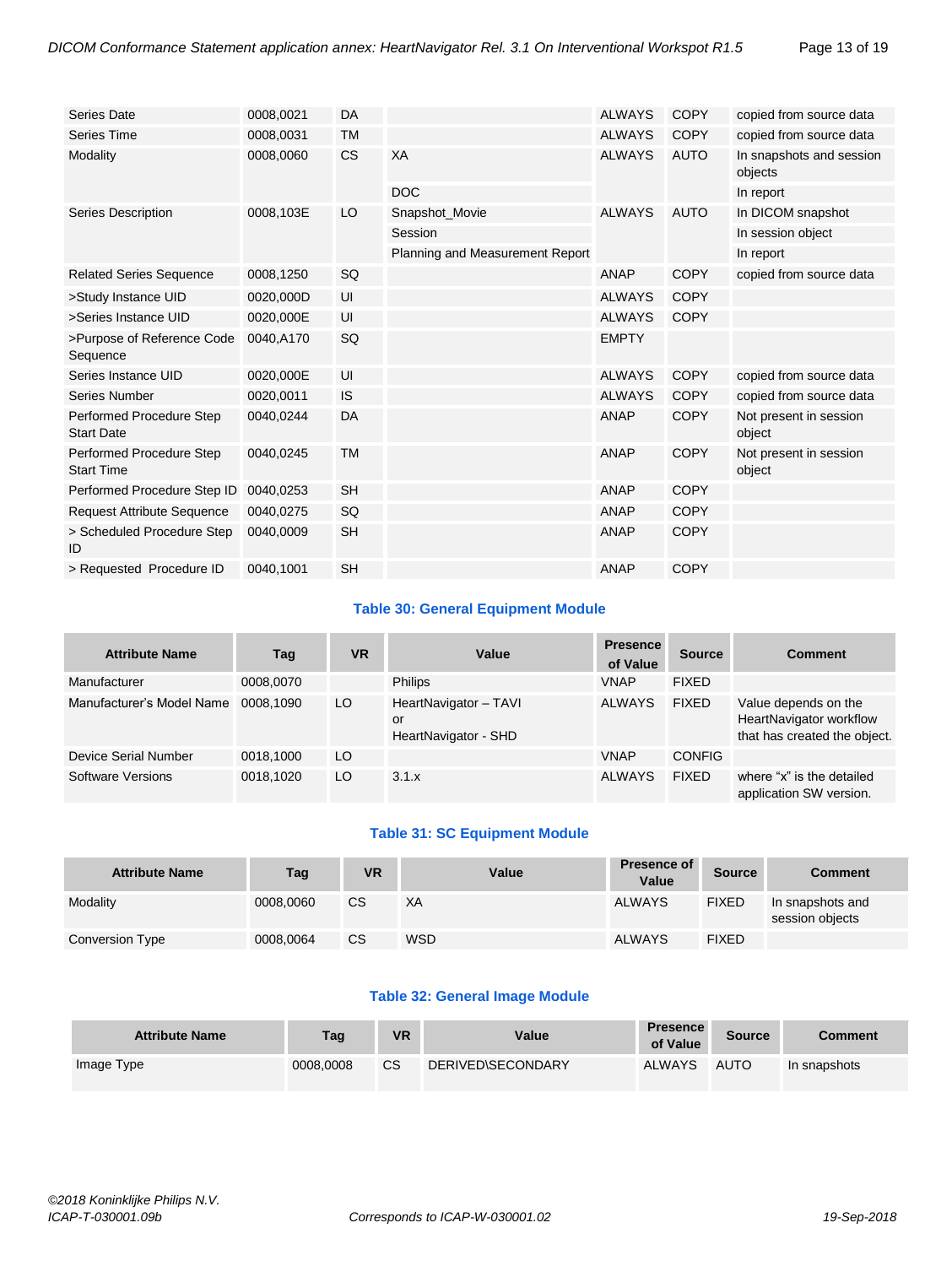|                            |           |           | DERIVED\SECONDARY\<br><b>SESSION</b><br>$\sim$<br><b>SEGMENTATION</b><br>$\sim$<br><b>VOLREF</b><br>$\sim$<br><b>NONSEGMENTATION</b> |             |             | In session objects               |
|----------------------------|-----------|-----------|--------------------------------------------------------------------------------------------------------------------------------------|-------------|-------------|----------------------------------|
|                            |           |           | DERIVED\SECONDARY\REPORT                                                                                                             |             |             | In report                        |
| <b>Content Date</b>        | 0008,0023 | DA        |                                                                                                                                      | ANAP        | <b>AUTO</b> | Not present in<br>session object |
| <b>Content Time</b>        | 0008,0033 | <b>TM</b> |                                                                                                                                      | ANAP        | <b>AUTO</b> | Not present in<br>session object |
| Instance Number            | 0020,0013 | <b>IS</b> |                                                                                                                                      | ALWAYS      | <b>AUTO</b> |                                  |
|                            |           |           |                                                                                                                                      |             |             |                                  |
| <b>Patient Orientation</b> | 0020,0020 | <b>CS</b> |                                                                                                                                      | <b>VNAP</b> | <b>AUTO</b> |                                  |

#### **Table 33: Image Pixel Module**

| <b>Attribute Name</b>       | Tag       | <b>VR</b> | Value           | <b>Presence</b><br>of Value | <b>Source</b> | <b>Comment</b>                                                                             |
|-----------------------------|-----------|-----------|-----------------|-----------------------------|---------------|--------------------------------------------------------------------------------------------|
| Samples per Pixel           | 0028,0002 | <b>US</b> | 3               | <b>ALWAYS</b>               | <b>FIXED</b>  |                                                                                            |
| Photometric Interpretation  | 0028,0004 | CS        | MONOCHROME1/RGB | <b>ALWAYS</b>               | <b>FIXED</b>  | RGB is used in<br>Snapshots and<br>reports<br>MONOCHROME1<br>is used in session<br>objects |
| <b>Planar Configuration</b> | 0028,0006 | <b>US</b> | $\mathbf 0$     | ANAP                        | <b>FIXED</b>  | Not present in<br>session object.                                                          |
| <b>Rows</b>                 | 0028,0010 | <b>US</b> |                 | <b>ALWAYS</b>               | <b>AUTO</b>   | Value = $1$ in<br>session object                                                           |
| Columns                     | 0028,0011 | <b>US</b> |                 | <b>ALWAYS</b>               | <b>AUTO</b>   | Value = $1$ in<br>session object                                                           |
| <b>Bits Allocated</b>       | 0028,0100 | <b>US</b> | 8               | <b>ALWAYS</b>               | <b>FIXED</b>  |                                                                                            |
| <b>Bits Stored</b>          | 0028,0101 | <b>US</b> | 8               | <b>ALWAYS</b>               | <b>FIXED</b>  |                                                                                            |
| High Bit                    | 0028,0102 | <b>US</b> | $\overline{7}$  | <b>ALWAYS</b>               | <b>FIXED</b>  |                                                                                            |
| Pixel Representation        | 0028,0103 | <b>US</b> | $\mathbf 0$     | <b>ALWAYS</b>               | <b>FIXED</b>  |                                                                                            |
| <b>Pixel Data</b>           | 7FE0,0010 | OW/O<br>B |                 | <b>ALWAYS</b>               | <b>COPY</b>   | copied from<br>source data                                                                 |

#### **Table 34: SC Image Module**

| <b>Attribute Name</b>     | Tag       | VR | Value | <b>Presence</b><br>of Value | <b>Source</b> | <b>Comment</b>                   |
|---------------------------|-----------|----|-------|-----------------------------|---------------|----------------------------------|
| Date of Secondary Capture | 0018.1012 | DA |       | <b>ALWAYS</b>               | <b>AUTO</b>   | Not present in<br>session object |
| Time of Secondary Capture | 0018,1014 | TM |       | <b>ALWAYS</b>               | <b>AUTO</b>   | Not present in<br>session object |

## **Table 35: VOI LUT Module**

| <b>Attribute Name</b> | Tag       | VR | Value | <b>Presence</b><br>of Value | Source      | <b>Comment</b>                    |
|-----------------------|-----------|----|-------|-----------------------------|-------------|-----------------------------------|
| <b>Window Center</b>  | 0028.1050 | DS | 128   | <b>ALWAYS</b>               | <b>AUTO</b> | Only present in<br>session object |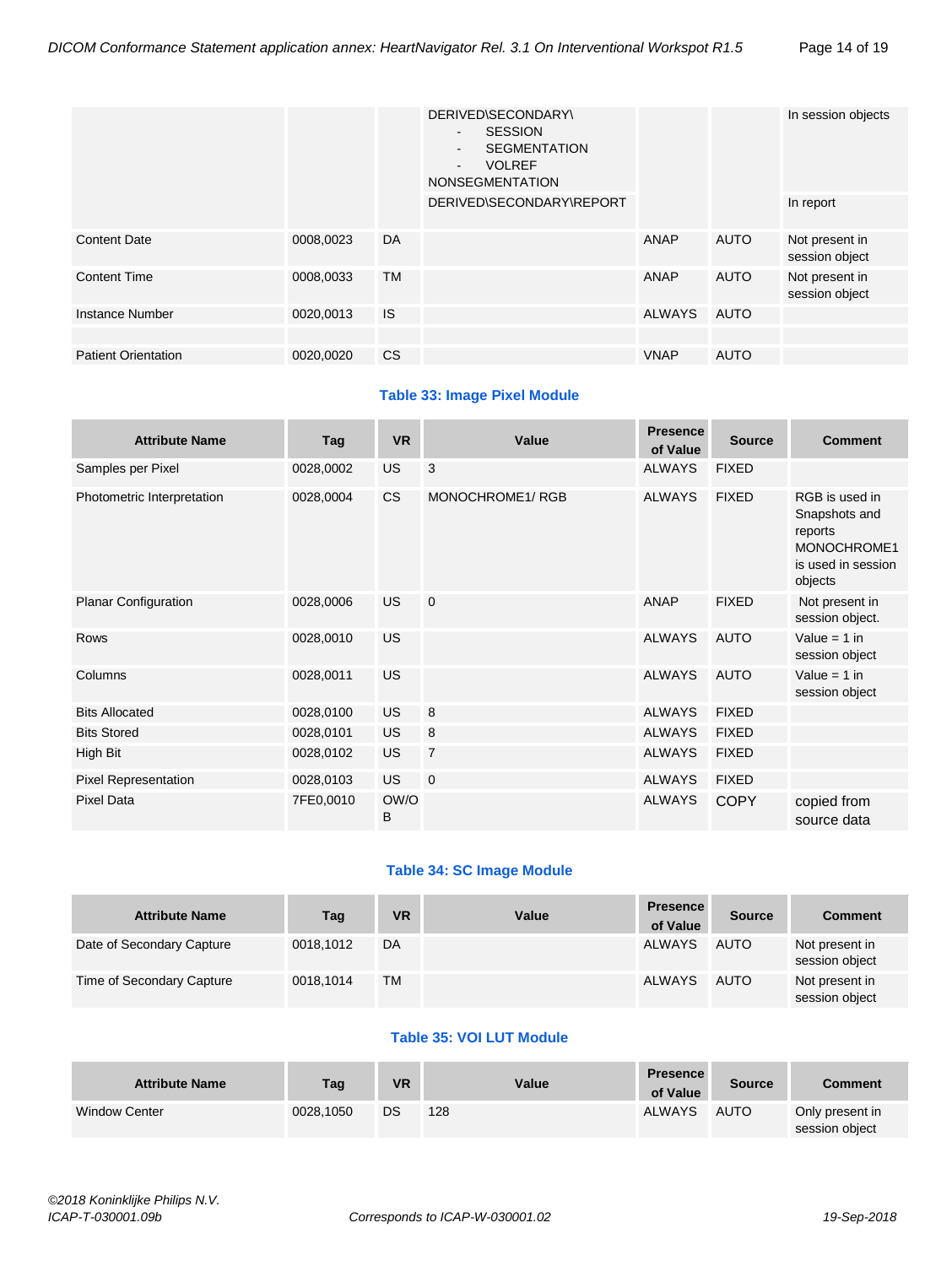| <b>Window Width</b> | 0028.1051 DS | 256 | ALWAYS AUTO | Only present in |
|---------------------|--------------|-----|-------------|-----------------|
|                     |              |     |             |                 |
|                     |              |     |             |                 |
|                     |              |     |             | session object  |
|                     |              |     |             |                 |

#### **Table 29: SOP Common Module**

| <b>Attribute Name</b>  | Tag       | <b>VR</b> | Value                     | <b>Presence</b><br>of Value | <b>Source</b> | <b>Comment</b> |
|------------------------|-----------|-----------|---------------------------|-----------------------------|---------------|----------------|
| Instance Creation Date | 0008.0012 | DA        |                           | ANAP                        | <b>AUTO</b>   |                |
| Instance Creation Time | 0008,0013 | TM        |                           | ANAP                        | <b>AUTO</b>   |                |
| SOP Class UID          | 0008.0016 | UI        | 1.2.840.10008.5.1.4.1.1.7 | ALWAYS                      | <b>FIXED</b>  |                |
| SOP Instance UID       | 0008.0018 | UI        |                           | ALWAYS                      | <b>AUTO</b>   |                |
| Instance Number        | 0020,0013 | <b>IS</b> |                           | ANAP                        | <b>AUTO</b>   |                |

## <span id="page-14-0"></span>**2.1.2.4. Multiframe True Color Secondary Capture Image Storage SOP class Table 37: IOD of Created Multiframe True Color Secondary Capture Image Storage SOP Class Instances**

| <b>Information Entity</b> | <b>Module</b>                        | <b>Presence Of Module</b>                                                   |  |  |  |
|---------------------------|--------------------------------------|-----------------------------------------------------------------------------|--|--|--|
| Patient                   | <b>Patient Module</b>                | ALWAYS (the content of these modules is copied from<br>the source CT study) |  |  |  |
| Study                     | <b>General Study Module</b>          | ALWAYS (the content of these modules is copied from<br>the source CT study) |  |  |  |
|                           | <b>Patient Study Module</b>          | ALWAYS (the content of these modules is copied from<br>the source CT study) |  |  |  |
| Series                    | <b>General Series Module</b>         | <b>ALWAYS</b>                                                               |  |  |  |
| Equipment                 | <b>General Equipment Module</b>      | <b>CONDITIONAL</b>                                                          |  |  |  |
|                           | <b>SC Equipment Module</b>           | <b>ALWAYS</b>                                                               |  |  |  |
| Image                     | General Image Module                 | <b>ALWAYS</b>                                                               |  |  |  |
|                           | Image Pixel Module                   | <b>ALWAYS</b>                                                               |  |  |  |
|                           | Cine Module                          | <b>ALWAYS</b>                                                               |  |  |  |
|                           | <b>Multi-Frame Module</b>            | <b>ALWAYS</b>                                                               |  |  |  |
|                           | Multi-Frame Functional Groups Module | <b>OPTIONAL</b>                                                             |  |  |  |
|                           | SC Image Module                      | <b>ALWAYS</b>                                                               |  |  |  |
|                           | SC Multi-frame Image Module          | <b>ALWAYS</b>                                                               |  |  |  |
|                           | SOP Common Module                    | <b>ALWAYS</b>                                                               |  |  |  |

#### **Table 38: Patient Module**

| <b>Attribute Name</b>              | Tag       | <b>VR</b> | Value | <b>Presence</b><br>of Value | <b>Source</b> | <b>Comment</b> |
|------------------------------------|-----------|-----------|-------|-----------------------------|---------------|----------------|
| <b>Referenced Patient Sequence</b> | 0008,1120 | SQ        |       | ANAP                        | <b>COPY</b>   |                |
| Patient's Name                     | 0010,0010 | <b>PN</b> |       | <b>VNAP</b>                 | <b>COPY</b>   |                |
| Patient ID                         | 0010.0020 | LO        |       | <b>VNAP</b>                 | <b>COPY</b>   |                |
| Patient's Birth Date               | 0010,0030 | DA        |       | <b>VNAP</b>                 | <b>COPY</b>   |                |
| Patient's Sex                      | 0010,0040 | CS        |       | <b>VNAP</b>                 | <b>COPY</b>   |                |

#### **Table 39: General Study Module**

| <b>Attribute Name</b>      | Tag       | <b>VR</b> | Value | <b>Presence</b><br>of Value | <b>Source</b> | <b>Comment</b> |
|----------------------------|-----------|-----------|-------|-----------------------------|---------------|----------------|
| <b>Study Date</b>          | 0008,0020 | DA        |       | <b>VNAP</b>                 | <b>COPY</b>   |                |
| <b>Study Time</b>          | 0008,0030 | <b>TM</b> |       | <b>VNAP</b>                 | <b>COPY</b>   |                |
| <b>Accession Number</b>    | 0008.0050 | <b>SH</b> |       | <b>VNAP</b>                 | <b>COPY</b>   |                |
| Referring Physician's Name | 0008.0090 | <b>PN</b> |       | <b>VNAP</b>                 | <b>COPY</b>   |                |
| <b>Study Description</b>   | 0008,1030 | LO        |       | <b>VNAP</b>                 | <b>COPY</b>   |                |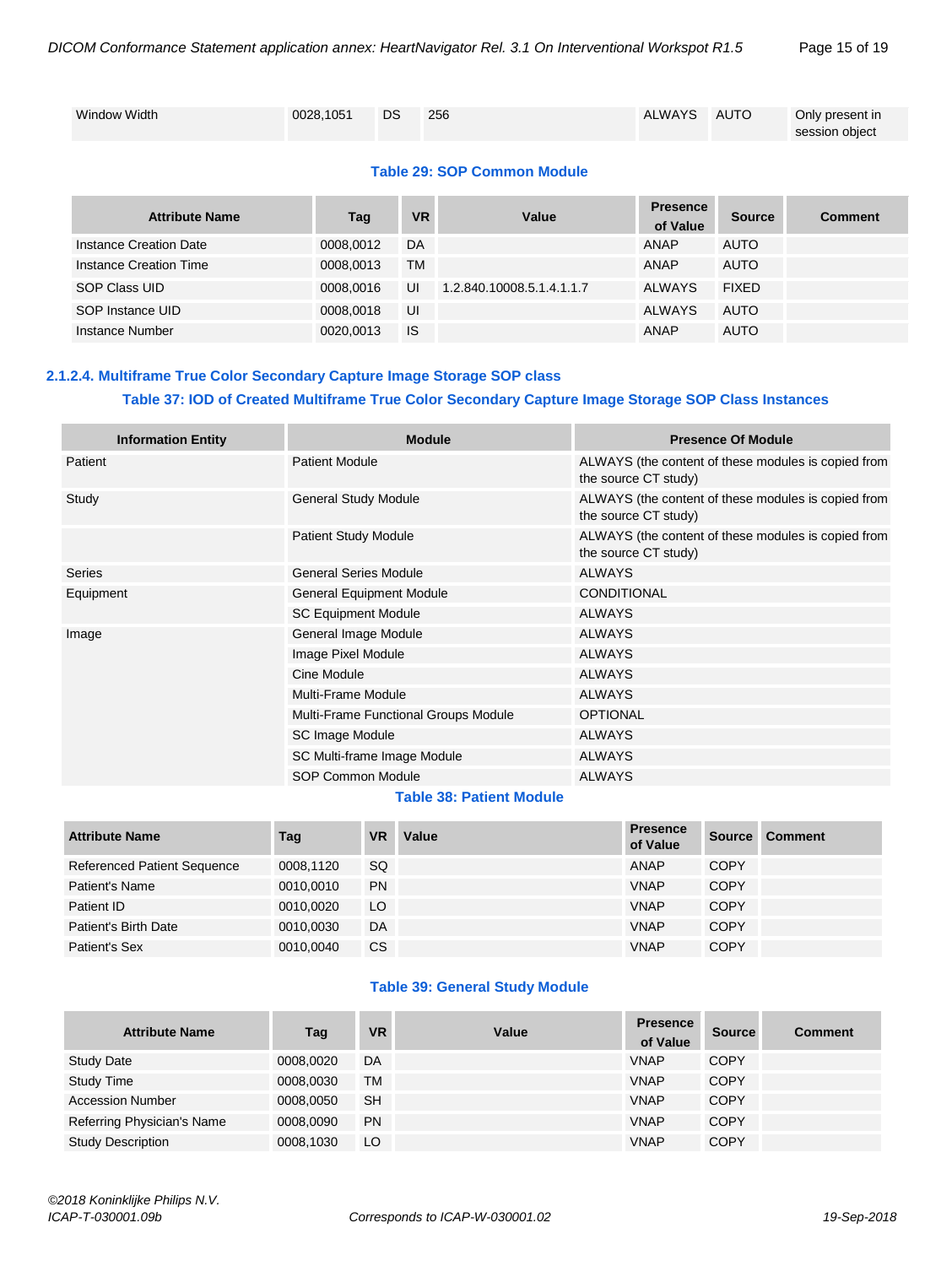| Procedure Code Sequence          | 0008,1032 | <b>SQ</b> | ANAP          | <b>COPY</b> |
|----------------------------------|-----------|-----------|---------------|-------------|
| > Code Value                     | 0008,0100 | <b>SH</b> | <b>ALWAYS</b> | <b>COPY</b> |
| > Code Scheme Designator         | 0008,0102 | <b>SH</b> | <b>ALWAYS</b> | <b>COPY</b> |
| > Code Meaning                   | 0008,0104 | LO        | <b>ALWAYS</b> | <b>COPY</b> |
| Name of Physicians Reading Study | 0008,1060 | <b>PN</b> | ANAP          | <b>COPY</b> |
| <b>Referenced Study Sequence</b> | 0008,1110 | <b>SQ</b> | ANAP          | <b>COPY</b> |
| Study Instance UID               | 0020,000D | UI        | <b>ALWAYS</b> | <b>COPY</b> |
| Study ID                         | 0020,0010 | <b>SH</b> | <b>VNAP</b>   | <b>COPY</b> |

#### **Table 40: Patient Study Module**

| <b>Attribute Name</b> | Tag       | <b>VR</b> | Value | <b>Presence</b><br>of Value | Source      | <b>Comment</b> |
|-----------------------|-----------|-----------|-------|-----------------------------|-------------|----------------|
| Patient's Age         | 0010,1010 | AS        |       | <b>ANAP</b>                 | <b>COPY</b> |                |
| <b>Patient's Size</b> | 0010,1020 | DS        |       | <b>ANAP</b>                 | <b>COPY</b> |                |
| Patient's Weight      | 0010,1030 | DA        |       | <b>ANAP</b>                 | <b>COPY</b> |                |

#### **Table 301: General Series Module**

| <b>Attribute Name</b>                  | Tag       | <b>VR</b> | Value          | <b>Presence</b><br>of Value | <b>Source</b> | <b>Comment</b>             |
|----------------------------------------|-----------|-----------|----------------|-----------------------------|---------------|----------------------------|
| Series Date                            | 0008,0021 | DA        |                | <b>ALWAYS</b>               | <b>COPY</b>   | copied from source<br>data |
| Series Time                            | 0008,0031 | <b>TM</b> |                | <b>ALWAYS</b>               | <b>COPY</b>   | copied from source<br>data |
| Modality                               | 0008,0060 | <b>CS</b> | XA             | <b>ALWAYS</b>               | <b>COPY</b>   | copied from source<br>data |
| Series Description                     | 0008,103E | LO        | Snapshot_Movie | <b>ALWAYS</b>               | <b>FIXED</b>  |                            |
| <b>Related Series Sequence</b>         | 0008,1250 | SQ        |                | <b>ANAP</b>                 | <b>COPY</b>   | copied from source<br>data |
| >Study Instance UID                    | 0020,000D | UI        |                | <b>ANAP</b>                 | <b>COPY</b>   |                            |
| >Series Instance UID                   | 0020,000E | UI        |                | <b>ANAP</b>                 | <b>COPY</b>   |                            |
| >Purpose of Reference Code<br>Sequence | 0040,A170 | SQ        |                | <b>EMPTY</b>                |               |                            |
| Series Instance UID                    | 0020,000E | UI        |                | <b>ALWAYS</b>               | <b>COPY</b>   | copied from source<br>data |
| Series Number                          | 0020,0011 | <b>IS</b> |                | <b>ALWAYS</b>               | <b>COPY</b>   | copied from source<br>data |
| Performed Procedure Step Start<br>Date | 0040,0244 | DA        |                | <b>ANAP</b>                 | <b>COPY</b>   |                            |
| Performed Procedure Step Start<br>Time | 0040,0245 | <b>TM</b> |                | <b>ANAP</b>                 | <b>COPY</b>   |                            |
| Performed Procedure Step ID            | 0040,0253 | <b>SH</b> |                | <b>ANAP</b>                 | <b>COPY</b>   |                            |
| <b>Request Attribute Sequence</b>      | 0040,0275 | SQ        |                | <b>ANAP</b>                 | <b>COPY</b>   |                            |

#### **Table 312: Frame of Reference Module**

| <b>Attribute Name</b>        | Tag       | <b>VR</b> | Value | <b>Presence</b><br>of Value | <b>Source</b> | <b>Comment</b>             |
|------------------------------|-----------|-----------|-------|-----------------------------|---------------|----------------------------|
| Frame of Reference UID       | 0020.0052 | UI        |       | ALWAYS                      | <b>COPY</b>   | copied from source<br>data |
| Position Reference Indicator | 0020.1040 | LO        |       | <b>VNAP</b>                 | <b>COPY</b>   | copied from source<br>data |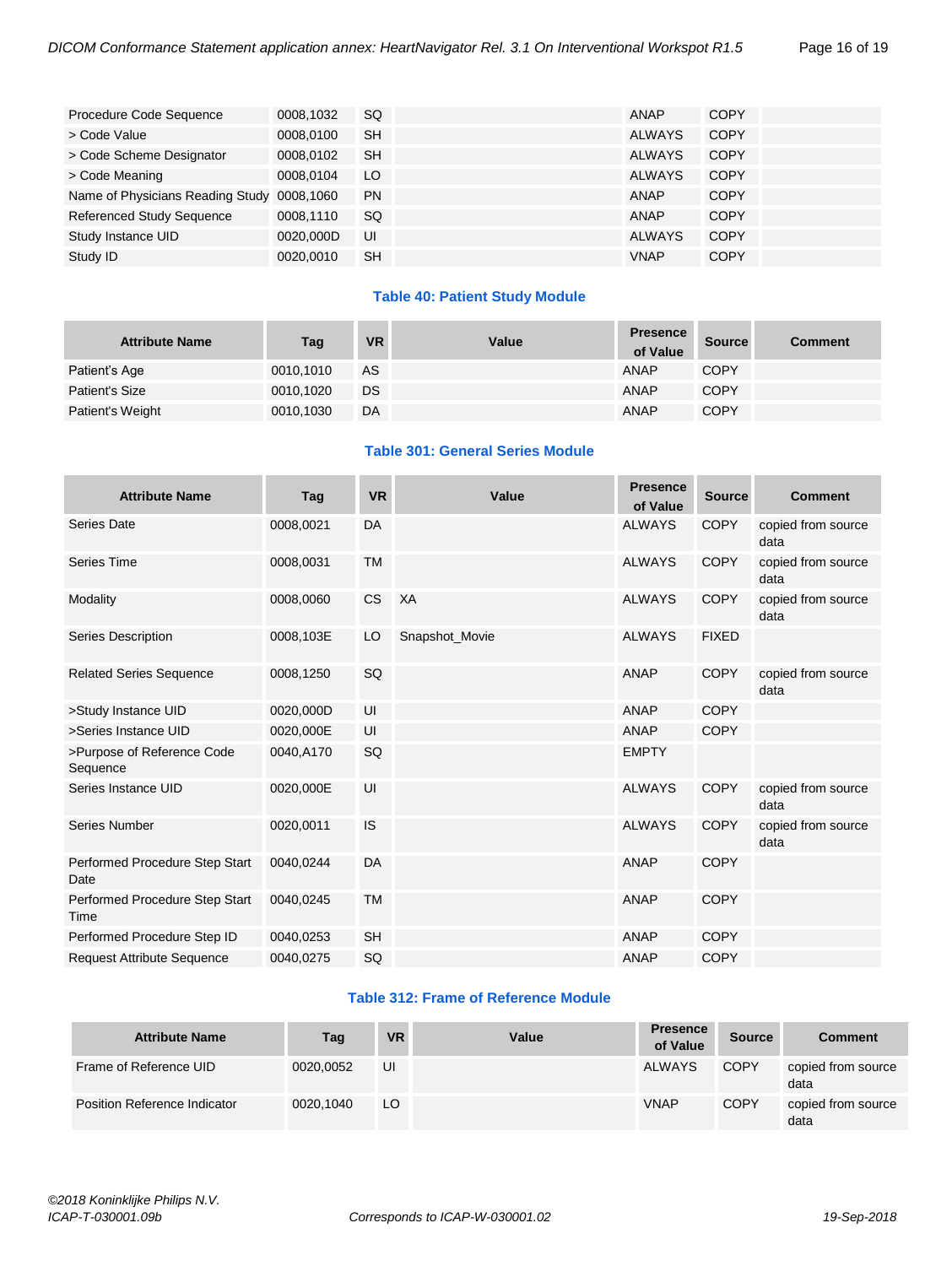#### **Table 323: General Equipment Module**

| <b>Attribute Name</b>       | Tag       | <b>VR</b>       | Value                                               | <b>Presence</b><br>of Value | <b>Source</b> | <b>Comment</b>                                                                     |
|-----------------------------|-----------|-----------------|-----------------------------------------------------|-----------------------------|---------------|------------------------------------------------------------------------------------|
| Manufacturer                | 0008.0070 | LO              | <b>Philips</b>                                      | <b>VNAP</b>                 | <b>COPY</b>   | copied from<br>source data                                                         |
| Manufacturer's Model Name   | 0008.1090 | LO              | HeartNavigator - TAVI<br>or<br>HeartNavigator - SHD | ANAP                        | <b>FIXED</b>  | Value depends on<br>the HeartNavigator<br>workflow that has<br>created the object. |
| <b>Device Serial Number</b> | 0018,1000 | LO <sub>1</sub> |                                                     | <b>VNAP</b>                 | <b>CONFIG</b> |                                                                                    |
| Software Versions           | 0018,1020 | LO              | 3.1.x                                               | <b>ALWAYS</b>               | <b>FIXED</b>  | where "x" is the<br>detailed application<br>SW version.                            |

#### **Table 334: SC Equipment Module**

| <b>Attribute Name</b> | Tag       | <b>VR</b> | Value | <b>Presence</b><br>of Value | <b>Source</b> | <b>Comment</b> |
|-----------------------|-----------|-----------|-------|-----------------------------|---------------|----------------|
| Modality              | 0008.0060 | CS XA     |       | <b>ALWAYS</b>               | <b>FIXED</b>  |                |
| Conversion Type       | 0008.0064 | CS.       | WSD   | <b>ALWAYS</b>               | <b>FIXED</b>  |                |

#### **Table 345: General Image Module**

| <b>Attribute Name</b>        | Tag       | <b>VR</b>        | Value             | <b>Presence</b><br>of Value | <b>Source</b> | <b>Comment</b>             |
|------------------------------|-----------|------------------|-------------------|-----------------------------|---------------|----------------------------|
| Image Type                   | 0008,0008 | <b>CS</b>        | DERIVED\SECONDARY | <b>ALWAYS</b>               | <b>FIXED</b>  |                            |
| <b>Content Date</b>          | 0008,0023 | DA               |                   | <b>ALWAYS</b>               | <b>COPY</b>   | copied from<br>source data |
| <b>Content Time</b>          | 0008,0033 | <b>TM</b>        |                   | <b>ALWAYS</b>               | <b>COPY</b>   | copied from<br>source data |
| <b>Instance Number</b>       | 0020,0013 | <b>IS</b>        |                   | <b>ALWAYS</b>               | <b>COPY</b>   | copied from source<br>data |
| <b>Patient Orientation</b>   | 0020,0020 | <b>CS</b>        |                   | <b>VNAP</b>                 | <b>COPY</b>   |                            |
| <b>Burned in Annotation</b>  | 0028,0301 | CS.              | <b>YES</b>        | <b>ALWAYS</b>               | <b>COPY</b>   | copied from source<br>data |
| Icon Image Sequence          | 0088,0200 | SQ               |                   | <b>ALWAYS</b>               | <b>COPY</b>   | copied from source<br>data |
| > Samples per Pixel          | 0028,0002 | <b>US</b>        | $\blacksquare$    | <b>ALWAYS</b>               | <b>FIXED</b>  |                            |
| > Photometric Interpretation | 0028,0004 | <b>CS</b>        | MONOCHROME2       | <b>ALWAYS</b>               | <b>FIXED</b>  |                            |
| > Rows                       | 0028,0010 | US               | 128               | <b>ALWAYS</b>               | <b>FIXED</b>  |                            |
| > Columns                    | 0028,0011 | US               | 128               | <b>ALWAYS</b>               | <b>FIXED</b>  |                            |
| > Bits Allocated             | 0028,0100 | <b>US</b>        | 8                 | <b>ALWAYS</b>               | <b>FIXED</b>  |                            |
| > Bits Stored                | 0028,0101 | US               | 8                 | <b>ALWAYS</b>               | <b>FIXED</b>  |                            |
| > High Bit                   | 0028,0102 | US <sub>7</sub>  |                   | <b>ALWAYS</b>               | <b>FIXED</b>  |                            |
| > Pixel Representation       | 0028,0103 | US 0             |                   | <b>ALWAYS</b>               | <b>FIXED</b>  |                            |
| > Pixel Data                 | 7FE0,0010 | OW/<br><b>OB</b> |                   | <b>ALWAYS</b>               | <b>COPY</b>   | copied from<br>source data |

#### **Table 356: Image Pixel Module**

| <b>Attribute Name</b> | Tag       | <b>VR</b> | Value | <b>Presence</b><br>of Value | <b>Source</b> | Comment |
|-----------------------|-----------|-----------|-------|-----------------------------|---------------|---------|
| Samples per Pixel     | 0028.0002 | US.       |       | <b>ALWAYS</b>               | <b>FIXED</b>  |         |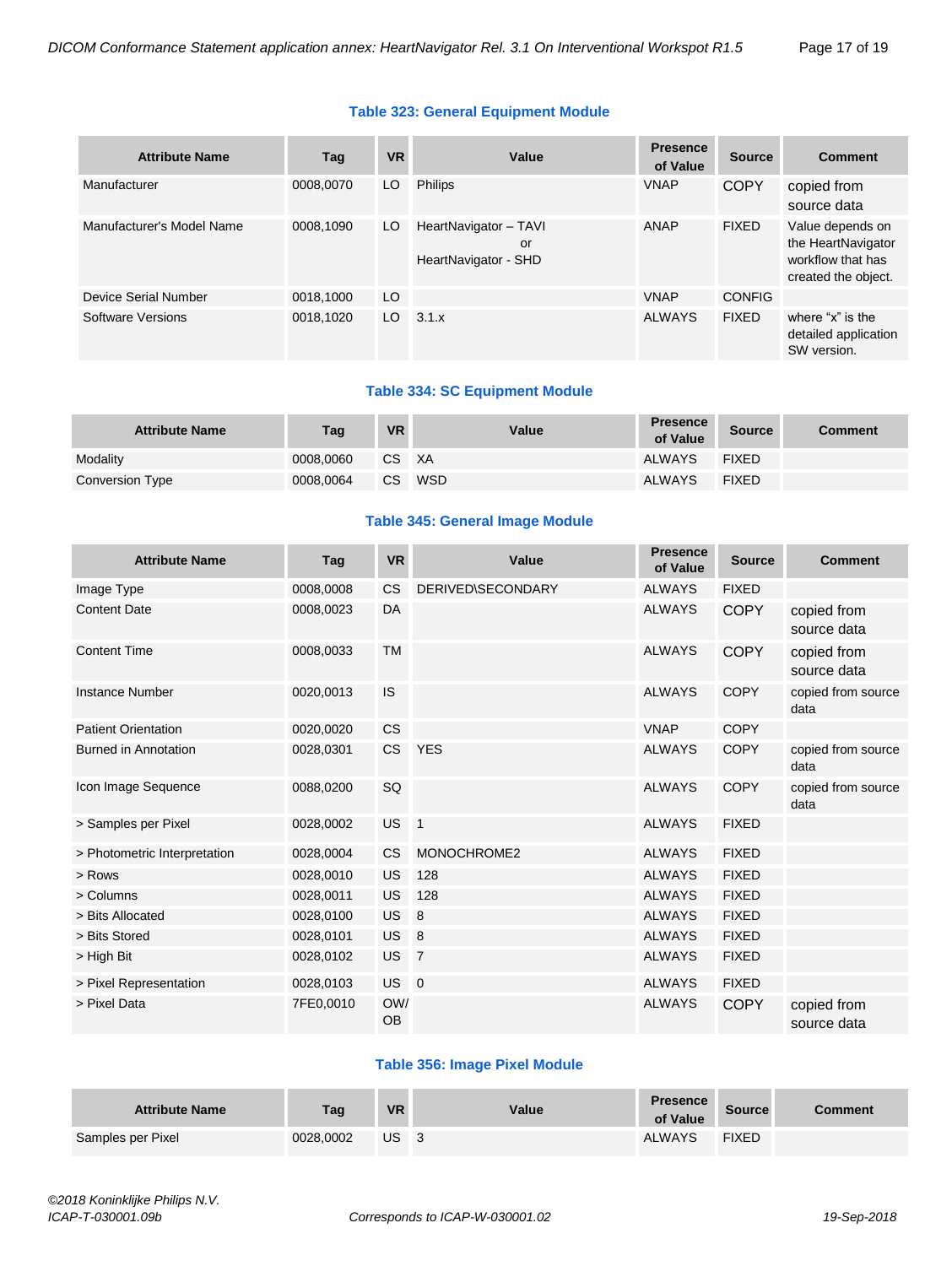| Photometric Interpretation  | 0028,0004 | CS               | RGB     | ALWAYS        | <b>FIXED</b> |                            |
|-----------------------------|-----------|------------------|---------|---------------|--------------|----------------------------|
| <b>Planar Configuration</b> | 0028,0006 | US 0             |         | <b>ALWAYS</b> | <b>FIXED</b> |                            |
| Rows                        | 0028,0010 | US.              | 1024    | <b>ALWAYS</b> | <b>FIXED</b> |                            |
| Columns                     | 0028,0011 |                  | US 1024 | <b>ALWAYS</b> | <b>FIXED</b> |                            |
| <b>Bits Allocated</b>       | 0028,0100 | $US$ 8           |         | <b>ALWAYS</b> | <b>FIXED</b> |                            |
| <b>Bits Stored</b>          | 0028,0101 | US <sub>8</sub>  |         | <b>ALWAYS</b> | <b>FIXED</b> |                            |
| High Bit                    | 0028,0102 | US <sub>7</sub>  |         | <b>ALWAYS</b> | <b>FIXED</b> |                            |
| <b>Pixel Representation</b> | 0028,0103 | US 0             |         | <b>ALWAYS</b> | <b>FIXED</b> |                            |
| Pixel Data                  | 7FE0,0010 | OW/<br><b>OB</b> |         | <b>ALWAYS</b> | <b>COPY</b>  | copied from source<br>data |

#### **Table 36: Cine Module**

| <b>Attribute Name</b> | Tag       | <b>VR</b> | Value | <b>Presence</b><br>of Value | <b>Source</b> | <b>Comment</b>             |
|-----------------------|-----------|-----------|-------|-----------------------------|---------------|----------------------------|
| Cine Rate             | 0018,0040 | IS        |       | <b>ALWAYS</b>               | <b>COPY</b>   | copied from source<br>data |
| Frame Time            | 0018,1063 | DS        |       | <b>ALWAYS</b>               | <b>COPY</b>   | copied from source<br>data |

#### **Table 378: Multi-Frame Module**

| <b>Attribute Name</b>   | Tag       | <b>VR</b> | Value    | <b>Presence</b><br>of Value | Source       | <b>Comment</b>             |
|-------------------------|-----------|-----------|----------|-----------------------------|--------------|----------------------------|
| Number of Frames        | 0028,0008 | <b>IS</b> |          | <b>ALWAYS</b>               | <b>COPY</b>  | copied from source<br>data |
| Frame Increment Pointer | 0028,0009 | AT        | 00181063 | <b>ALWAYS</b>               | <b>FIXED</b> |                            |

#### **Table 49: Multi-Frame Functional Groups Module**

| <b>Attribute Name</b> | Tag       | <b>VR</b> | Value                                                               | <b>Presence</b><br>of Value | <b>Source</b> | <b>Comment</b>             |
|-----------------------|-----------|-----------|---------------------------------------------------------------------|-----------------------------|---------------|----------------------------|
| <b>Content Date</b>   | 0008,0023 | DA        |                                                                     | <b>ALWAYS</b>               | <b>COPY</b>   | copied from source<br>data |
| <b>Content Time</b>   | 0008,0033 | <b>TM</b> |                                                                     | <b>ALWAYS</b>               | <b>COPY</b>   | copied from source<br>data |
| Instance Number       | 0020,0013 | <b>IS</b> |                                                                     | <b>ALWAYS</b>               | <b>COPY</b>   | copied from source<br>data |
| Number of Frames      | 0028,0008 | <b>IS</b> |                                                                     | <b>ALWAYS</b>               | <b>COPY</b>   | copied from source<br>data |
|                       |           |           | $\tau$ , i.e. $\tau$ and $\tau$ i.e. $\tau$ i.e. $\tau$ i.e. $\tau$ |                             |               |                            |

#### **Table 50: SC Image Module**

| <b>Attribute Name</b>     | Tag       | <b>VR</b> | Value | <b>Presence</b><br>of Value | Source      | <b>Comment</b> |
|---------------------------|-----------|-----------|-------|-----------------------------|-------------|----------------|
| Date of Secondary Capture | 0018.1012 | DA        |       | <b>ALWAYS</b>               | <b>AUTO</b> |                |
| Date of Secondary Capture | 0018.1014 | <b>TM</b> |       | <b>ALWAYS</b>               | <b>AUTO</b> |                |

#### **Table 51: SC Multi-Frame Image Module**

| <b>Attribute Name</b>   | Tag       | <b>VR</b> | Value      | <b>Presence</b><br>of Value | <b>Source</b> | <b>Comment</b>             |
|-------------------------|-----------|-----------|------------|-----------------------------|---------------|----------------------------|
| Frame Increment Pointer | 0028,0009 | AT        | 00181063   | <b>ALWAYS</b>               | <b>COPY</b>   | copied from source<br>data |
| Burned In Annotation    | 0028.0301 | CS.       | <b>YES</b> | <b>ALWAYS</b>               | <b>COPY</b>   | copied from source<br>data |